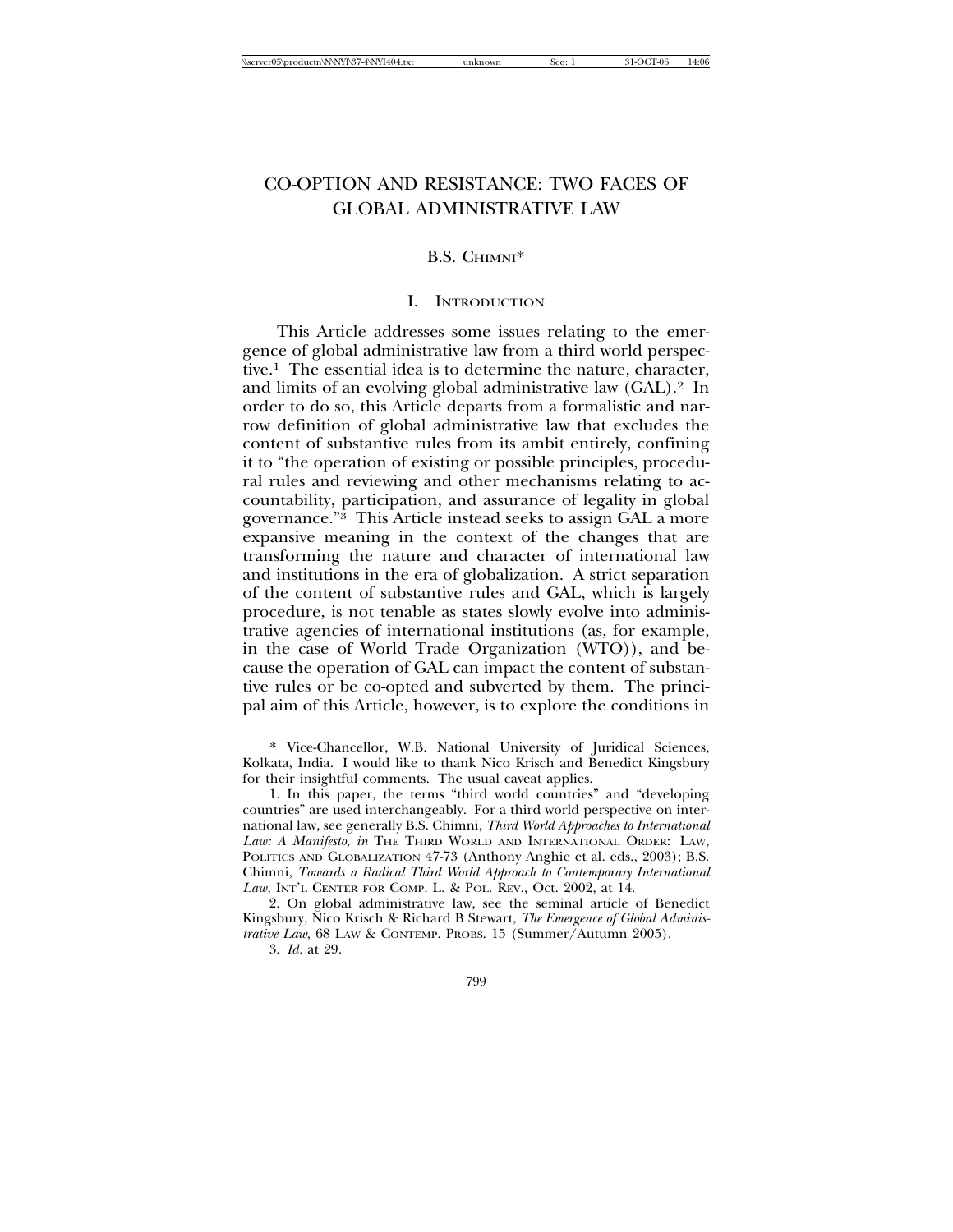which GAL can act—in however limited a way—as a tool of resistance and change in the international system.

Part II of this Article argues that an evolving GAL is an inextricable part of contemporary international law and of institutions that have an imperial character. Therefore, in the absence of criticism and reform of those substantive laws and institutions, GAL has only a limited potential to further the cause of democracy and justice. Indeed, without a concurrent concern with substantive law, GAL may only legitimize unjust laws and institutions. By focusing exclusively on GAL, a false impression may arise that existing international institutions are becoming more participatory and responsive to the concerns of developing countries and their peoples. Therefore, GAL needs to be re-conceptualized in a manner that does not dictate the complete separation between substantive and procedural administrative rules.

Part III explores the conditions in which GAL can advance the global democratization and justice agenda by looking at the national experience of a developing country—India—in the context of the functioning of administrative law. The experience tends to confirm the intuitive understanding that power plays a key role in the framing, invocation, and implementation of administrative law—for the disadvantaged and marginal populations, the use of administrative law is often a mere theoretical possibility. However, the experience also suggests that there are conditions in which administrative law principles can serve as instruments of change. These conditions include the design of appropriate participatory structures of administrative bodies, the presence of social movements and non-governmental organizations (NGOs) that support the causes of ordinary citizens, and the existence of a right to information-access laws that can be used to compel the transparency and accountability of administrative bodies.

What is true of the disadvantaged and marginal populations in India is true of many other developing countries in their relations with global administrative bodies. Part IV illustrates the need for appropriate participatory structures with reference to the Codex Alimentarius Commission that sets international food standards with implications for the trade of third world countries. The case study reveals, among other things, that at the international level a participatory structure has meaning only if third world states and relevant NGOs are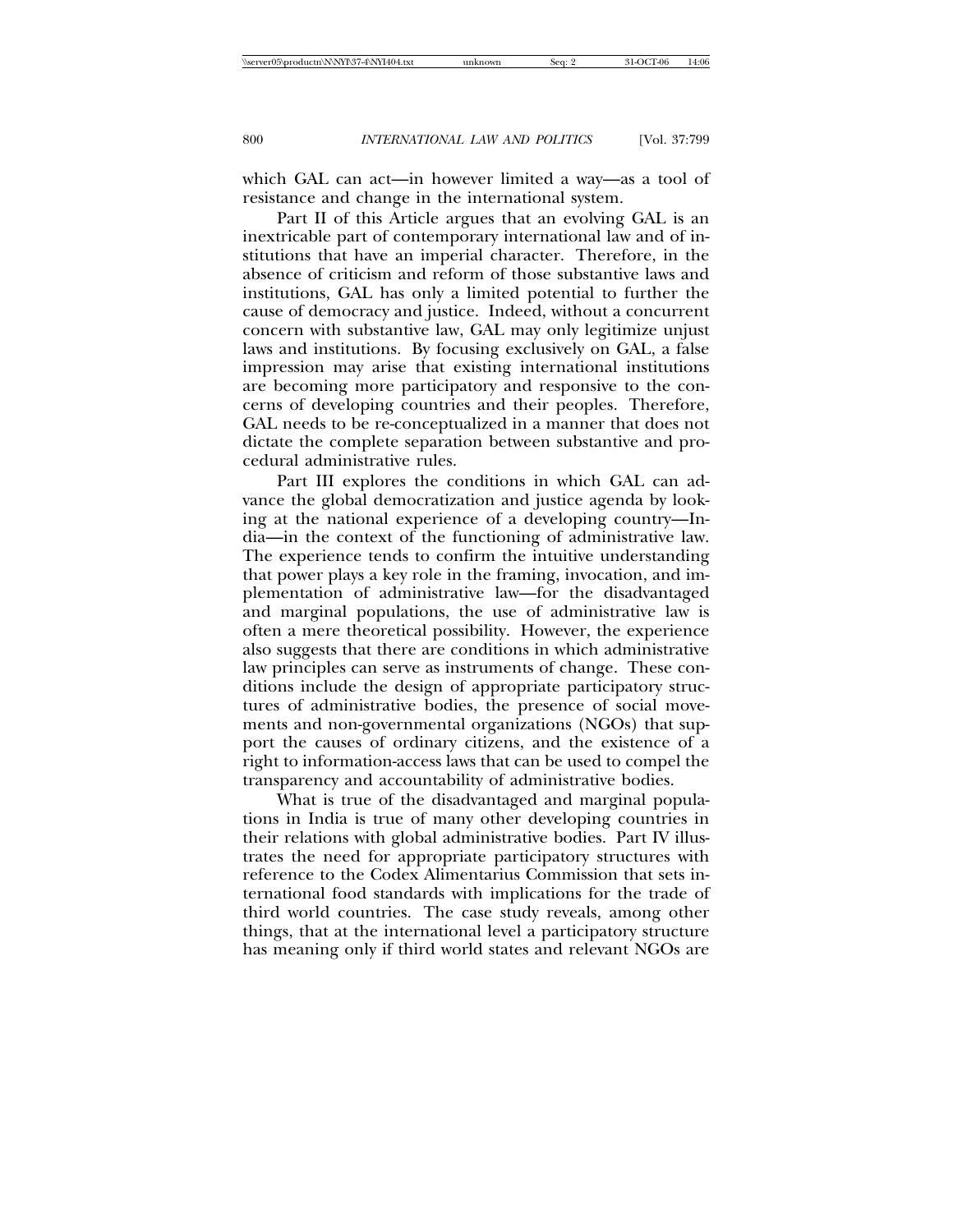provided with the financial and technical assistance necessary to effectively participate in the work of an international body.

Part V of this Article examines the case of refugee status determinations conducted by the Office of the United Nations High Commissioner for Refugees (UNHCR) and suggests that GAL can most effectively serve as an instrument of resistance and change if the relevant substantive regime has a progressive character and possesses a human rights dimension that can be deployed to critique decisionmaking by an international body. GAL can be effectively implemented in such contexts only if a watchdog role is played by Global Social Movements (GSMs) or concerned NGOs. Thus, the lesson learned from the implementation of administrative law at both the domestic and international levels is that, in the face of unequal power, it is left to social movements and concerned NGOs to demand transparency, accountability, and responsiveness from states and global agencies. This is especially true in the international context, where judicial intervention is not normally available.

Part VI concludes with some final reflections and lists the conditions in which GAL can act as an instrument of resistance and change.

II. EMERGING IMPERIAL GLOBAL STATE AND LAW: THE LIMITS OF GAL AS A TOOL OF RESISTANCE AND CHANGE

#### A. *Character of Contemporary International Law and Institutions*

I have argued elsewhere that contemporary international law and institutions have an imperial character: a transnational capitalist class (TCC) has emerged which shapes international laws and institutions to its advantage.4 This characterization rests on, among other things, an evaluation of recent developments in the field of international economic law, the laws relating to the use of force, and international migration and refugee law. Taken together, these developments have laid the foundation of a world order in which the North-South divide continues to grow while the powerful states are less constrained in the use of force against third world states and have

<sup>4.</sup> B.S. Chimni, *Marxism and International Law: A Contemporary Analysis,* ECON. & POL. WKLY., Feb. 6, 1999, at 337; B.S. Chimni, *International Institutions Today: An Imperial Global State in the Making,* 15 EUR. J. INT'L L. 1 (2004).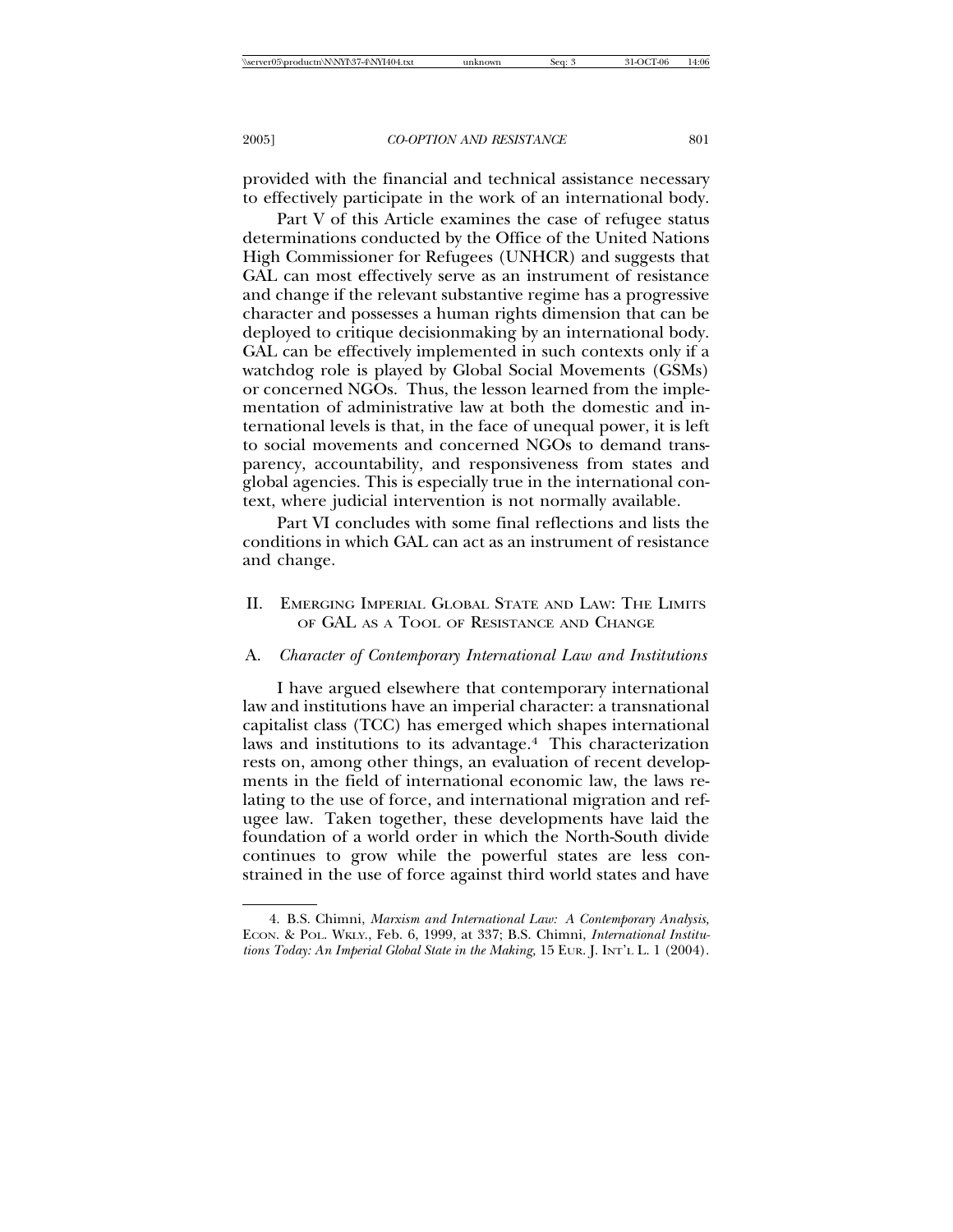constructed fortresses in Europe and America, keeping out both economic migrants and asylum seekers.

If there is any basic truth to the thesis that contemporary international law and institutions have an imperial character, it will be easy to overstate the role that GAL, as an integral part of these laws and institutions, might play in their democratization and progressive transformation. While it is important not to take a nihilistic view of GAL, since any advance towards the latter goals is worthwhile, it is equally significant to recognize the limits of GAL.

# B. *The Emerging Global State*

At the national level, the nature and content of the rule of law, and thereby administrative law, is shaped by the nature and character of the state, among other things. For instance, administrative law has a different content in liberal democratic states than in states that are not democracies; in the latter, administrative law is somewhat underdeveloped.5 Non-democracies usually do not take seriously the administrative law principles of transparency, accountability, and responsiveness.6 In short, an understanding of the working of administrative law anticipates a particular theory of the state and law.

This is equally true at the global level. GAL can assume different shapes depending on the nature and character of international law and institutions. Today, in the era of globalization, international law and institutions are playing an increasingly significant and intrusive role, especially in relation to developing countries. These countries are compelled to cede economic, social, and political sovereignty to international in-

<sup>5.</sup> As P.P. Craig writes, "concepts such as accountability, participation and rights do not possess only one meaning" and therefore "differ depending upon the type of democratic regime within which they subsist." P.P. CRAIG, ADMINISTRATIVE LAW 3 (5th ed. 2003).

<sup>6.</sup> This understanding is, for example, implicitly embodied in the WTO Appellate Body report in the *EC Hormones* case wherein a legal link was established between democratic sentiment, in the form of "consumer anxiety" and trade law. *See generally* Oren Perez, *Reconstructing Science: The Hormone Conflict Between the EU and the United States,* 1 EUR. FOREIGN AFF. REV. 563, 572 (1998); B.S. Chimni, *WTO and Environment: The Shrimp-Turtle and EC-Hormone Cases,* ECON. & POL. WKLY., May 13, 2000, at 1752.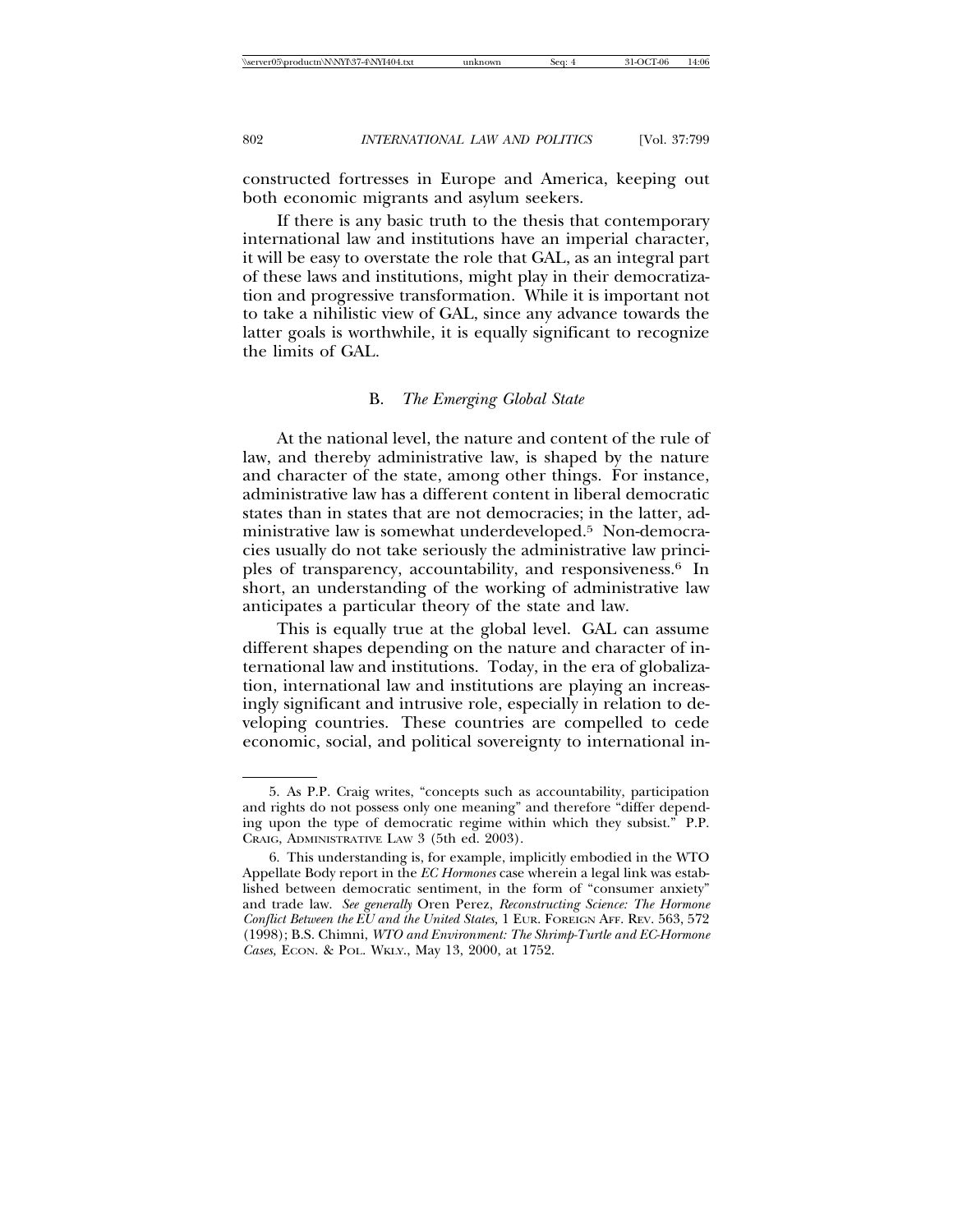stitutions.7 Arguably, a "global state" is emerging, constituted by a range of international institutions that regulate the social, economic, and political life of states.8 In fact, the emergence of GAL can be seen as evidence of the evolution of a nascent global state.

What then must be developed is a theory of the character of the emerging global state and its law. If the emerging global state and law have an imperial character, as suggested above, this fact will unavoidably shape and color GAL. To state the matter differently, an imperial global state cannot easily coexist with the principles of GAL. Characterizing the global state and identifying the actors who exercise influence over it is important in the context of GAL for at least two reasons: first, it points to the fact that the dominant global classes will exercise the maximum influence on the evolution of GAL, and second, it helps stress the reality that some actors are in a better position to use GAL in defense of their interests. Thus, for example, the transnational corporation—a key agent of the TCC—is better situated to use GAL to its advantage because of its huge resources.

# C. *Conceptualizing GAL: Narrow v. Broad Definitions*

Most significantly, the character of the emerging global state is important from the standpoint of conceptualizing GAL itself. GAL can be defined either in a narrow or in a broad manner depending on the political theory used to interpret developments in the area of international law and institutions in the era of globalization.9 Benedict Kingsbury, Nico Krisch, and Richard Stewart offer a narrow definition of GAL on the basis of a dualistic understanding of international law, namely that international law does not directly address private entities and individuals. According to these scholars, "we may identify

<sup>7.</sup> Chimni, *supra* note 4, at 1-39; Kingsbury, Krisch & Stewart, *supra* note **R** 2, at 16. **R**

<sup>8.</sup> Chimni, *supra* note 4. **R**

<sup>9.</sup> In his well known book on administrative law, Craig draws attention to the fact that, "an adequate understanding of the nature and purpose of administrative law requires us to probe further into the way in which our society is ordered. At the most basic level it requires us to articulate more specifically the type of democratic society in which we live and to have some vision of the political theory which that society espouses." CRAIG, *supra* note 5, at 3. **R**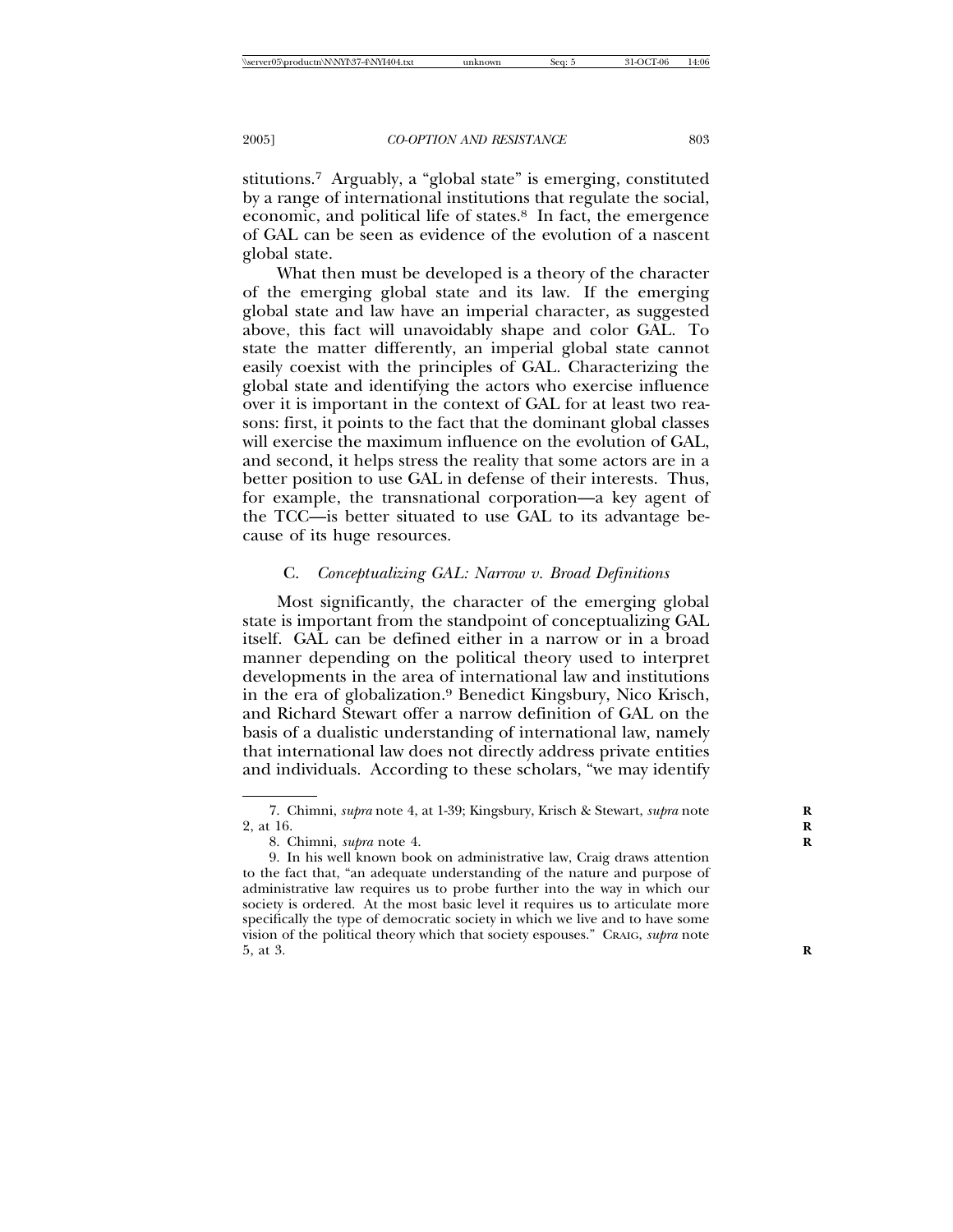global administrative action as all rule-making and adjudications or other decisions of particular matters that are neither treaty-making nor simple dispute settlement between disputing parties."10

The narrow definition of GAL thus incorporates the understanding that GAL is merely an early departure from the continuing dualistic understanding of international law. It searches for examples of such departures to see whether certain principles and best practices of administrative law can be brought to bear on them. Thus, for example, we can look to the work of the Codex Alimentarius Commission, or that of the Basel Committee, or the World Bank's Inspection Panel, and determine how such work should be carried out. The idea is to identify all those agencies and mechanisms that should be subject to principles and good practices that form part of GAL.

But the dualistic understanding of international law that dictates a strict separation between substantive law and administrative law is difficult to sustain at a time when globalization has transformed the underlying nature of international law and institutions. Recent developments have, among other things, turned nation-states into administrative agencies (as in the case of the  $WTO$ ),<sup>11</sup> leading to questions about considerations of global democracy and global citizenship. This calls for a broad definition of GAL that goes beyond a dualistic understanding and takes into account the emergence of a nascent global state. This theoretical matrix is much more demanding. A broader definition of GAL does not, in the face of the democracy deficit that characterizes international institutions and bodies, accept the strict separation between substantive law and administrative law.

There is no unique way of classifying developments as representing GAL. Thus, the *Shrimp Turtle I (United States—Import Prohibition of Certain Shrimp and Shrimp Products: Recourse to Article 21.5 of the DSU by Malaysia)* report of the WTO Appellate Body (AB) may either be seen as an important positive administrative law development, as it is seen by Kingsbury, Krisch, and Stewart, or as an interpretation which transforms substan-

<sup>10.</sup> Kingsbury, Krisch & Stewart, *supra* note 2, at 17. **R**

<sup>11.</sup> Richard B. Stewart, *The Global Regulatory Challenge to U.S. Administrative Law*, 37 N.Y.U. J. INT'T L. & POL. 695 (2005).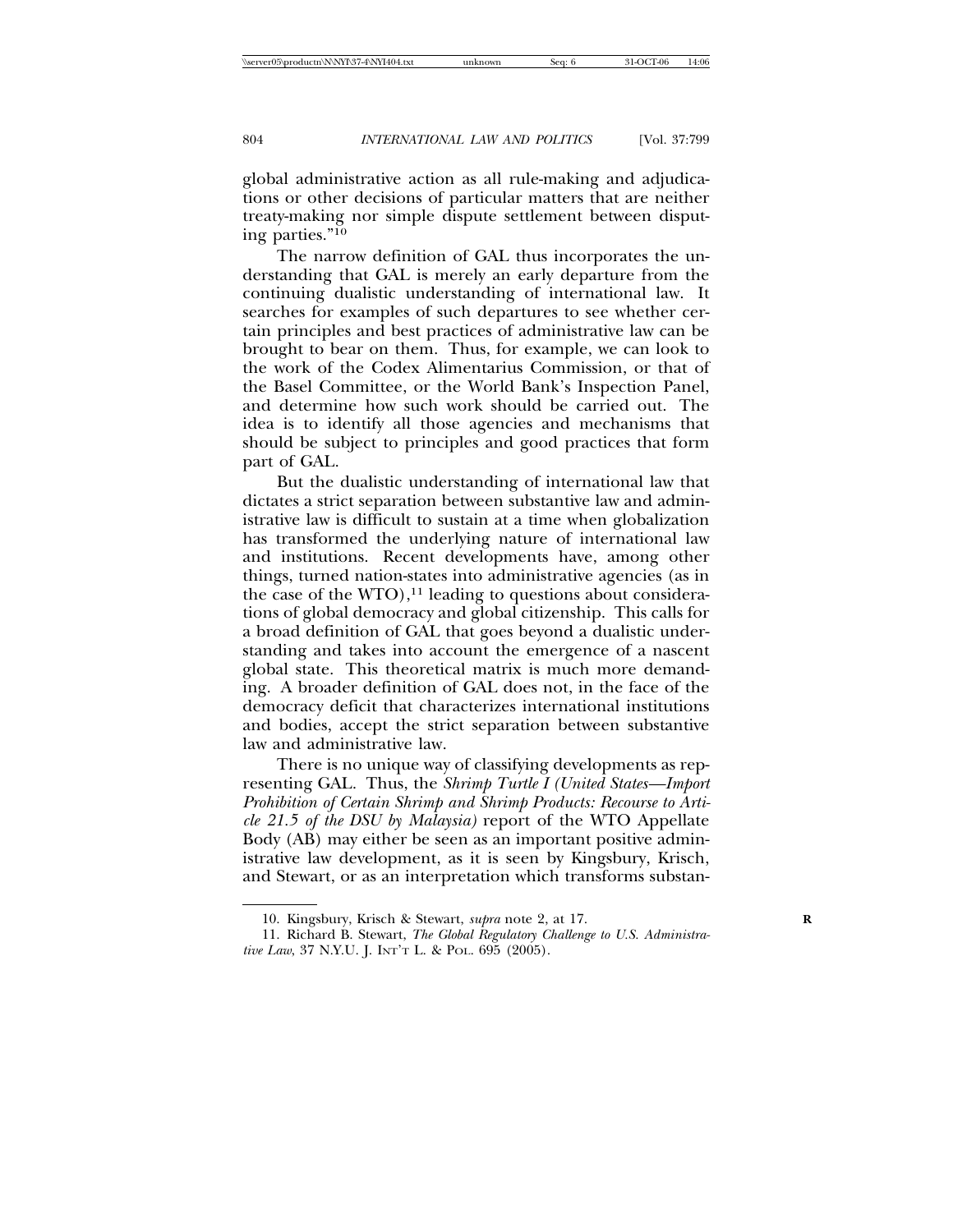tive rules to the disadvantage of the third world countries in the name of ensuring transparency, accountability, and deliberative democracy.12 I have argued elsewhere that the WTO AB Report in the *Shrimp Turtle I* case legitimizes using unilateral trade measures to realize domestic environmental goals by linking it to a consultative process, all the while ignoring the fact that this process is subject to power dynamics.13 More significantly, on my reading of *Shrimp Turtle I*, the affected state cannot, in the final analysis, prevent a state from taking a unilateral trade measure, as the obligation on the state taking the measure is only to negotiate—not to arrive at a mutually acceptable agreement.14 The idea of a prior consultative process should also consider the fact that the *Shrimp Turtle I* case represents a radical departure from the *Tuna Dolphin* cases in ac-

<sup>12.</sup> Kingsbury, Krisch & Stewart observe:

A striking effort to promote forum state protection of the interests of the affected states is the first WTO Appellate Body ruling in the Shrimp/Turtle case. In order for process-based import restrictions to be admissible under GATT, the Appellate Body ruled, prior multilateral negotiations were necessary and the countries affected were entitled to some form of due process as well as consideration of their interests and local circumstances in specific decisions applying such restrictions taken by U.S. administrative authorities.

Kingsbury, Krisch & Stewart, *supra* note 2, at 21. **R**

<sup>13.</sup> B.S. Chimni, *WTO and Environment: The Legitimisation of Unilateral Trade Sanctions,* ECON. & POL. WKLY., Jan. 12, 2002, at 133. As Shaffer has noted:

<sup>[</sup>P]rocess-based review also raises serious concerns, in particular, because processes can be manipulated to give the appearance of consideration of affected foreigners without in any way modifying a predetermined outcome. Even if international case-by-case review were possible (which it is not), it will be difficult, if not impossible, for an international body to determine the extent to which a national agency actually takes account of foreign interests. Powerful actors can thus go through the formal steps of due process without meaningfully considering the views of the affected parties. In the shrimp-turtle case, the U.S. Department of State simply revised its procedural rules to comply with the Appellate Body's criteria, while still requiring developing country shrimpers to use U.S. mandated 'turtle excluder devices' if they wish to sell their shrimp in the U.S. market.

Greg Shaffer, *Power, Governance and the WTO: A Comparative Institutional Approach, in* POWER AND GLOBAL GOVERNANCE 130-61 (Michael Barnett & Raymond Duvall eds., 2004).

<sup>14.</sup> *See* Chimni, *supra* note 13, at 133. **R**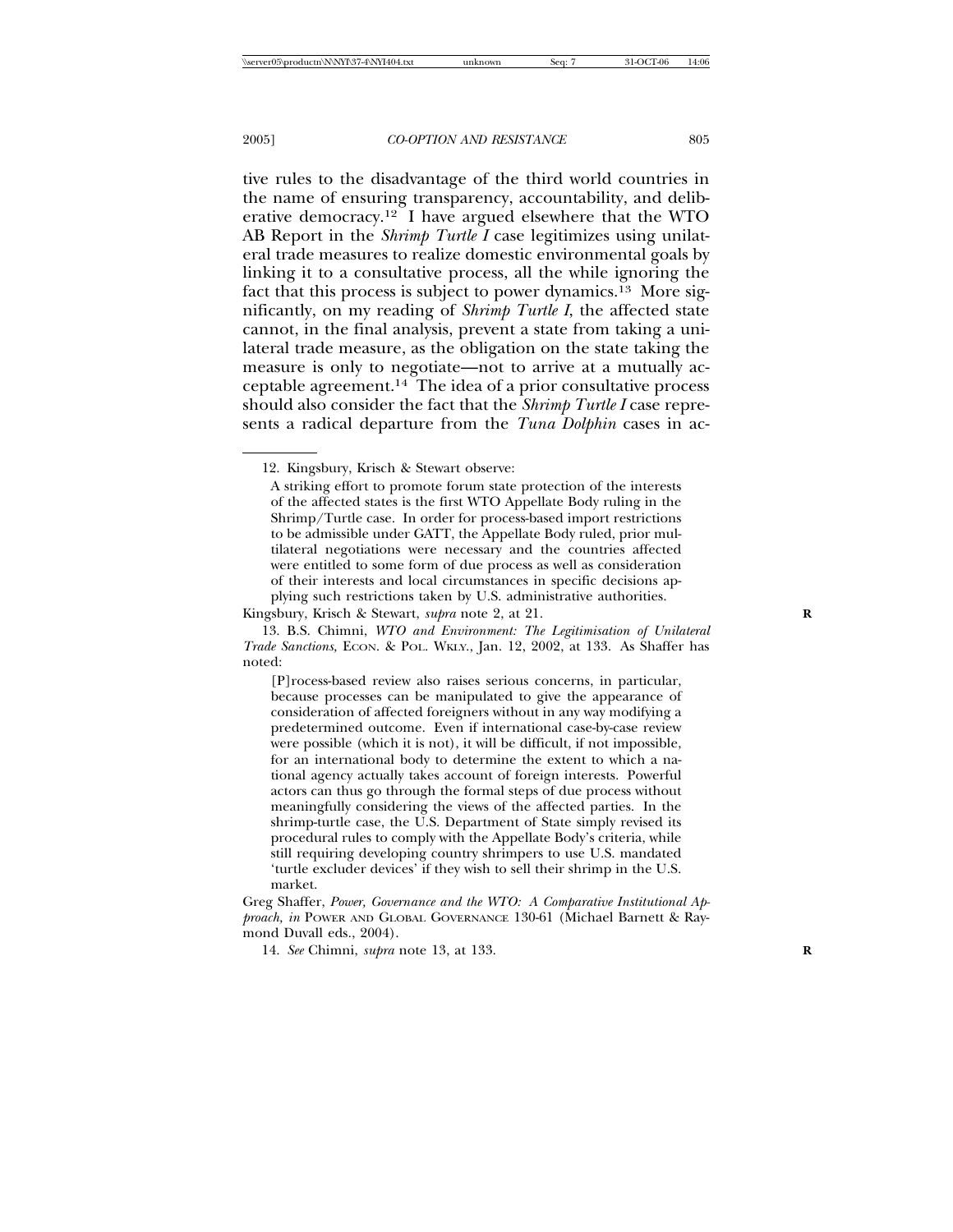cepting the validity of unilateral trade measures for environmental protection.15

To sum up, emerging GAL is an integral part of international law and institutions that have an imperial character. As in the case of a non-democratic nation-state, non-democratic international laws and institutions—that is, the imperial nascent global state—cannot tolerate a robust application of principles of administrative law. GAL is today being shaped by a transnational capitalist class that seeks to legitimize unequal laws and institutions and deploy it to its advantage. But even if we were to reject this understanding, there would remain questions as to whether GAL can serve as a tool of resistance and change. It is useful in this regard to look at the specific national experience of a developing country with respect to the development and enforcement of administrative law.

# III. IMPLEMENTING GAL: THE EXPERIENCE OF ADMINISTRATIVE LAW IN INDIA

The experience of India is relevant because access to judicial review of administrative decisions, more or less ruled out in the international sphere, is not practicable for a vast majority of Indians. It is at best a mere theoretical possibility. The Indian experience is also relevant because, despite being a democratic country, the development and enforcement of administrative law is determined by power dynamics beyond the scope of democratic governance. Baxi has observed that "administrative law in India is an archive of violent social juridical exclusion of suffering of the Indian 'masses' and a saga of solicitude for the Indian 'classes.'"16

We have to realize that the great utterances of courts on fairness, freedom from arbitrariness and natural justice have little or no relevance for the untouchables, adivasis, landless laborers, bonded labor, casual and contract labor, undertrials and prisoners, beggars and 'vagrants', mentally sick ('lunatics') and

<sup>15.</sup> *See id.*

<sup>16.</sup> Upendra Baxi, *Introduction* to I.P. MASSEY, ADMINISTRATIVE LAW, at xiii (5th ed. 2001).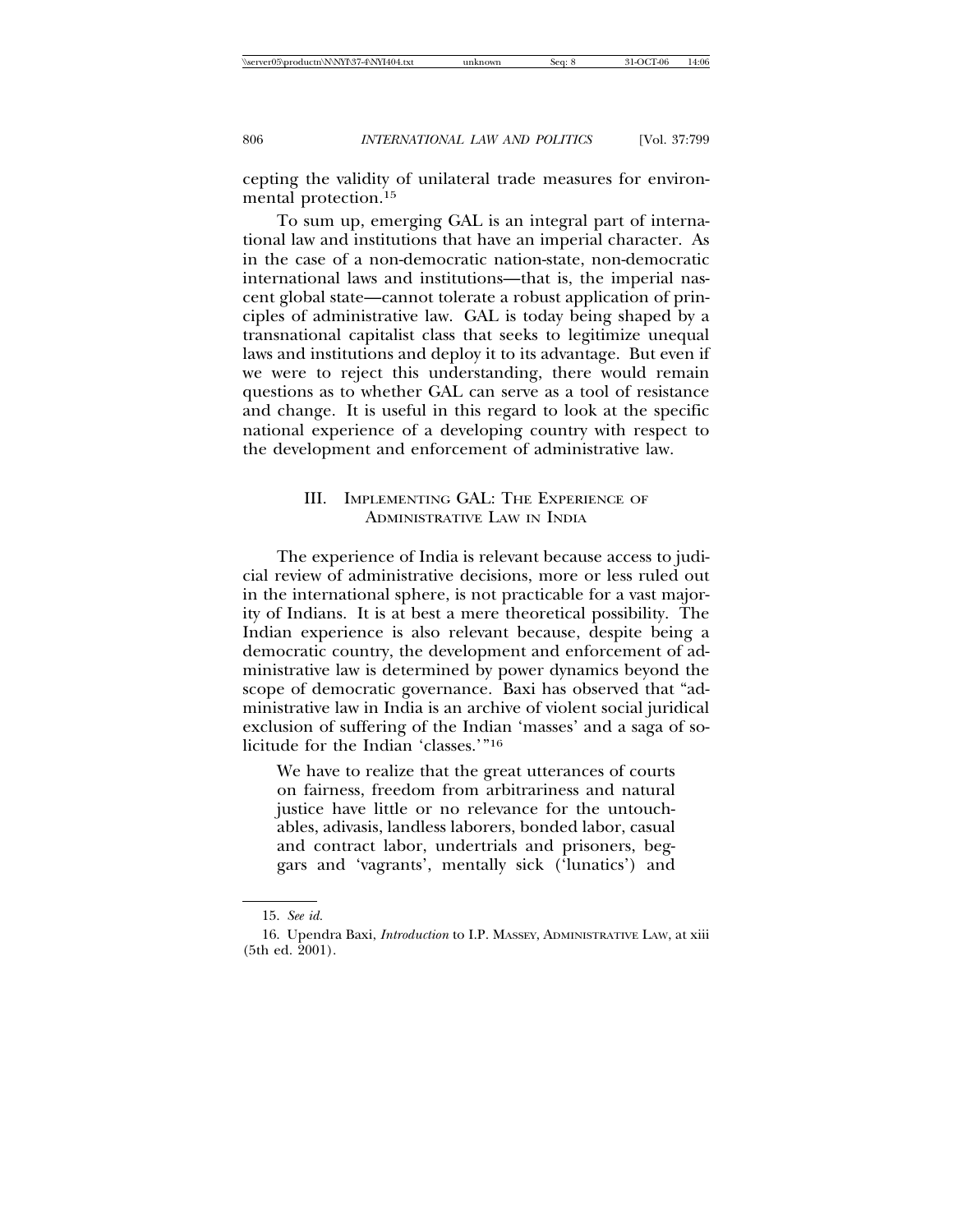many other allied groups of underprivileged and deprived.17

Baxi discusses the "boundless manipulability" of administrative law by the "middle classes" to stop it from realizing its "benign potential."18 Therefore, the central question in his view is how we may "re-imagine, refashion, retool administrative law doctrines and methods (technologies) in ways which will truly begin to protect and promote the rights and interest of the impoverished masses of India."19

Baxi suggests that "we ought to bear in mind that courts are not the only agencies for combating and controlling excesses of public power."20 Indeed, according to him, "it is doubtful that courts have been the decisive instrumentalities of generating an ethic of power anywhere in the world."21 At one point he goes on to say that "taken in its entire context, the appearance and reality of judicial arbitrariness presents a grave threat to the development and impact of administrative law jurisprudence towards the growth of an ethic of public power."22 He suggests exploring feasible alternative options for the development and implementation of administrative law.23 This suggestion has even greater salience in the global realm, where judicial intervention is unavailable.

The alternatives to judicial intervention for the development and enforcement of administrative law are threefold. The first option, of course, is that the state administration takes the initiative and responds to the concerns of ordinary citizens by introducing greater transparency, accountability, and responsiveness in the course of its work. A possible example of this is the Delhi "Bhagidari" Scheme that won the UN Public Service Award in 2005 for improving transparency, ac-

<sup>17.</sup> *Id.* at xxiv; *see also* BIMAL JALAN, THE FUTURE OF INDIA: POLITICS, ECO-NOMICS AND GOVERNANCE 108 (2005) ("The insensitivity of the administrative system to the needs of the poor, even to prevent starvation, has been confirmed by first-hand surveys and reports by journalists and non-governmental organizations.").

<sup>18.</sup> Baxi, *supra* note 16, at xiv-xv. **R**

<sup>19.</sup> *Id.* at xxvii.

<sup>20.</sup> *Id.* at xxxiv.

<sup>21.</sup> *Id.* at xxxv.

<sup>22.</sup> *Id.* at xxxvii-xxxviii.

<sup>23.</sup> *Id.* at xxxviii.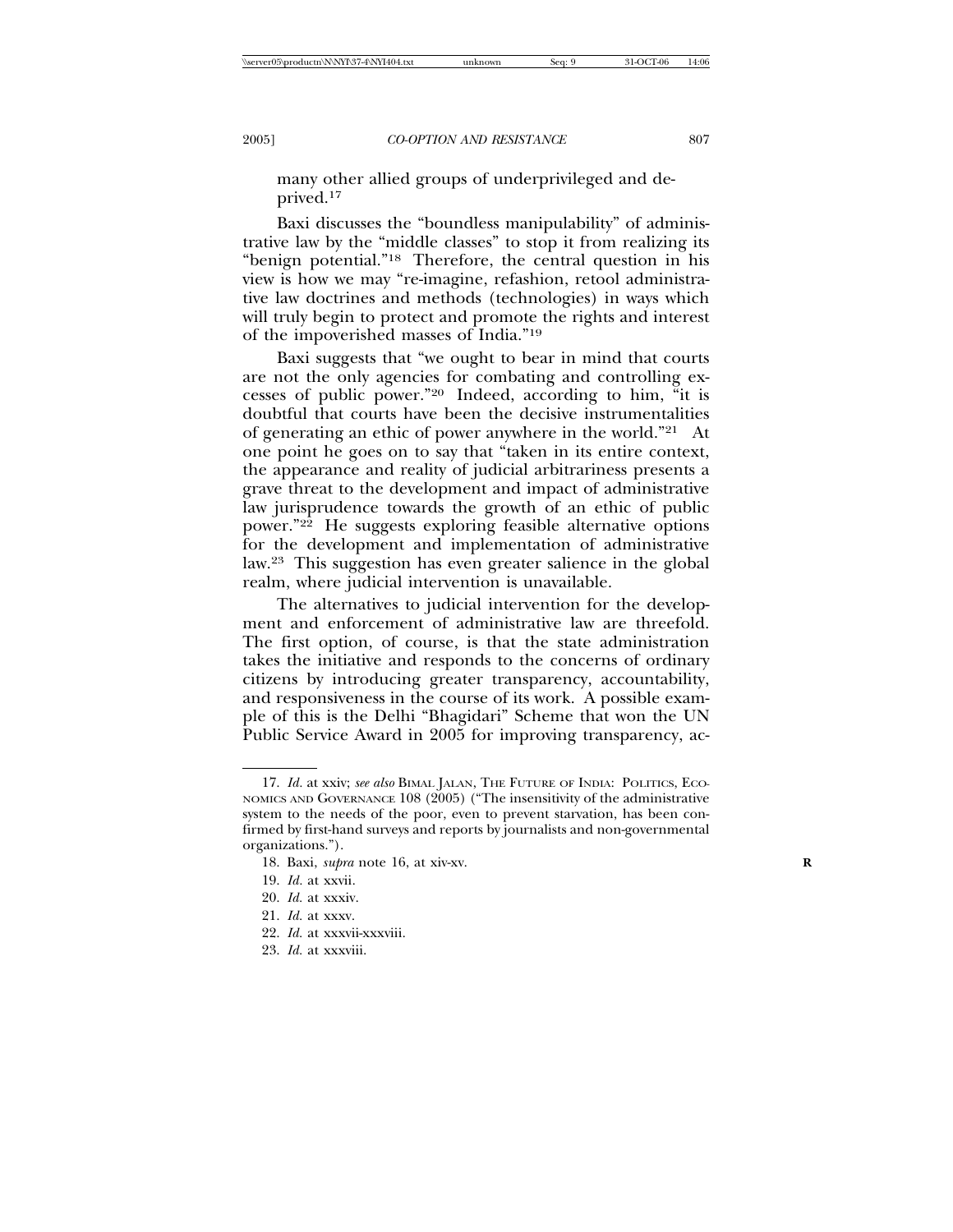countability, and responsiveness in public service.24 The "Bhagidari" scheme has been implemented in the National Capital Territory of Delhi with its own legislative assembly and chief minister.25 Among the criteria for giving the award in the UN Public Service Award category is the promotion of social equity:

Promotes equity. This criterion involves extending government service delivery to vulnerable groups and/or enables service delivery to a wider population, particularly through mechanisms that promote social inclusion relating to gender equality, cultural diversity, the youth, elderly, disabled and other vulnerable populations.26

Moreover, the scheme promoted transparency and accountability, professionalism, and represented a "radical departure in design" from prior models.27

The official website of the Delhi Government describes the "Bhagidari" scheme as "a citizen's partnership in governance" to bring about changes in the city of Delhi. These changes are to be achieved through the collaboration of stakeholders and by holding large group interactive events.<sup>28</sup> The Delhi government claims that such collaboration and interactive events have already been implemented in relation to different public services and activities, resulting in the award for public service by the UN.29

A second option for the non-judicial development and implementation of administrative law principles is for social movements (or concerned NGOs) to play a watchdog role. It is most often social movements or NGOs that initiate struggles to compel administrative bodies to function in a transparent, responsive, and accountable manner. This is the case even when administrative bodies are already formally required to abide by core administrative law principles of participation,

<sup>24.</sup> For the list of winners, see http://unpan1.un.org/intradoc/groups/ public/documents/un/unpan020145.pdf.

<sup>25.</sup> For details see http://delhiassembly.nic.in/index.asp.

<sup>26.</sup> For the criteria in giving the awards, see http://unpan1.un.org/intradoc/groups/public/documents/un/unpan021332.pdf.

<sup>27.</sup> *Id.*

<sup>28.</sup> Gov't of National Territory of Delhi, Bhagidari, http://delhigovt.nic. in/bhagi.asp#1 (last visited Mar. 2, 2006).

<sup>29.</sup> *See generally id.*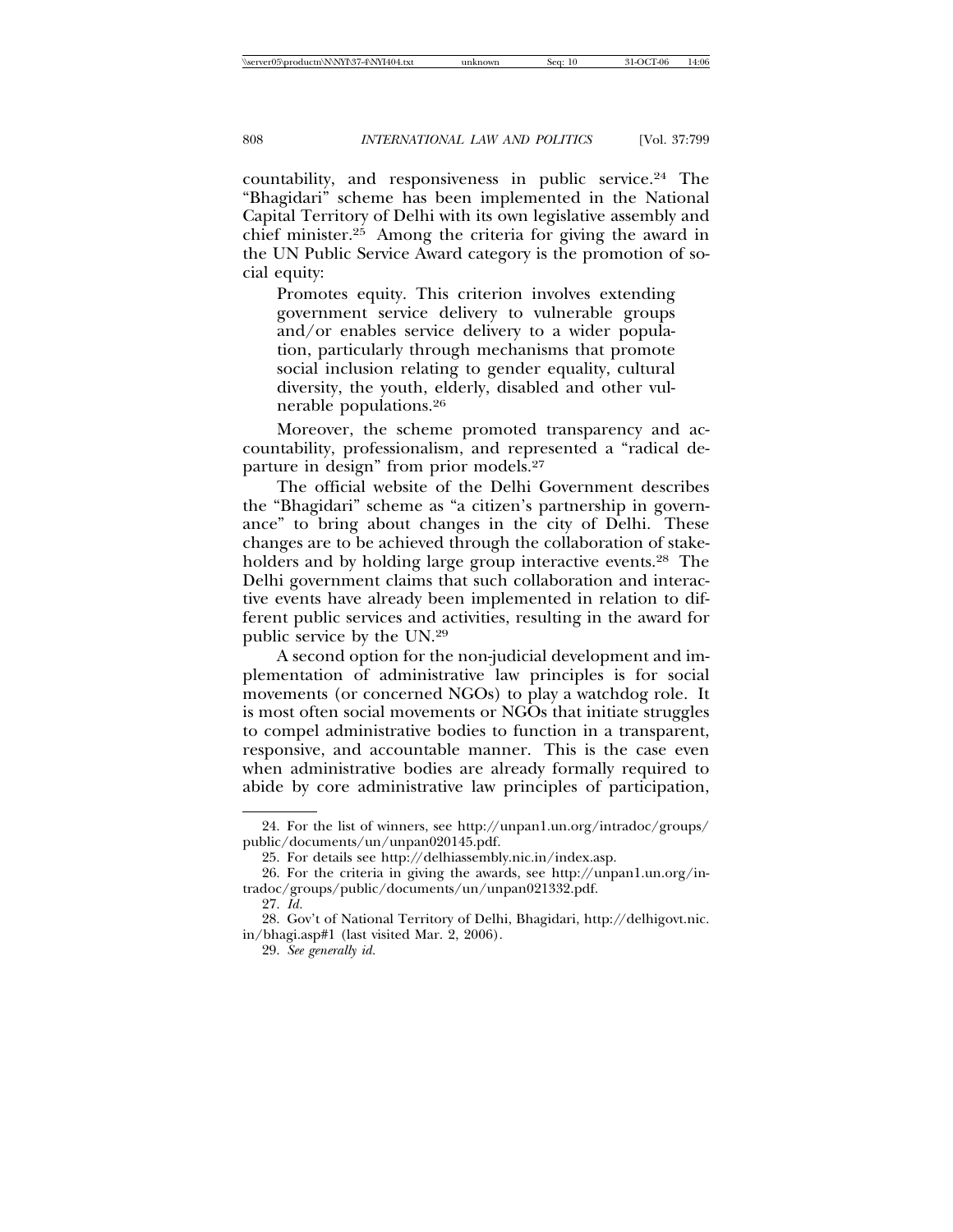transparency, and accountability. To take a recent example, in August 2005, Resident Welfare Associations (RWAs), NGOs, and citizen forums in Delhi agitated to get the Delhi government to withdraw a ten percent increase in the power tariff in urban areas. These organizations complained of the absence of transparency and participation in decisionmaking by the Delhi government. In the absence of sufficient justification, the Chief Minister of Delhi was compelled to withdraw the increase in the power tariff.30 The power agitation demonstrates the critical role of social movements even where an appropriate administrative structure such as the "Bhagidari" scheme has been put in place.<sup>31</sup>

A third non-judicial option that can facilitate the implementation of administrative law principles is a robust right-toinformation law. It is an excellent tool to improve the functioning of administrative bodies by making their actions transparent and accountable. The passage of the 2005 Right to Information Act in India is a step in this direction. As its preamble notes, the act seeks "to promote transparency and accountability in the working of every public authority." It was

<sup>30.</sup> One media report sums up the grievances of ordinary citizens:

A major issue highlighted in the protests over the tariff hike was that while tariffs had risen significantly, the power situation in the capital was yet to improve. Another important issue was 'meter terrorism.' Over the past three years, the Tata-owned NDPL and the Reliance Group-owned BSES companies had changed electricity meters across the city. While the DISCOMs [privately owned distribution companies] claimed that the new meters reduced power leakage and loss, residents alleged that the meters were faulty and the electricity bills shot up after they were installed. The prospect of being forced to pay an additional 10 per cent galvanized the middle class into action.

Aman Sethi, *Frontline: The Price of Reforms* (PBS television broadcast, Sept. 10, 2005), *available at* http://www.flonnet.com/fl2219/stories/20050923002703 700.htm. The agitation by RWAs, NGOs, and citizen forums eventually received support from elected members of the ruling Congress. Tribune India, *Delhi Cabinet Approves Rollback of Tariff Hike*, Aug. 31, 2005, http://www. tribuneindia.com/2005/20050901/delhi.htm#1.

<sup>31.</sup> *See generally* Lokraj Sangathon Online, *Delhi Resident Welfare Association Joint Front Launches Protest Action Against Power and Water Charges*, http://www. geocities.com/lokrajsangathan/pages2/rRWA5806.htm (last visited Mar. 10, 2006); Confederation of Indian Industry, *Delhi Power Hike to Be Rolled Back in Its Entirety*, http://www.ciionline.org/news/newsMain.asp?news\_id=831200 5103655AM (last visited Mar. 10, 2006); Sethi, *supra* note 30. **R**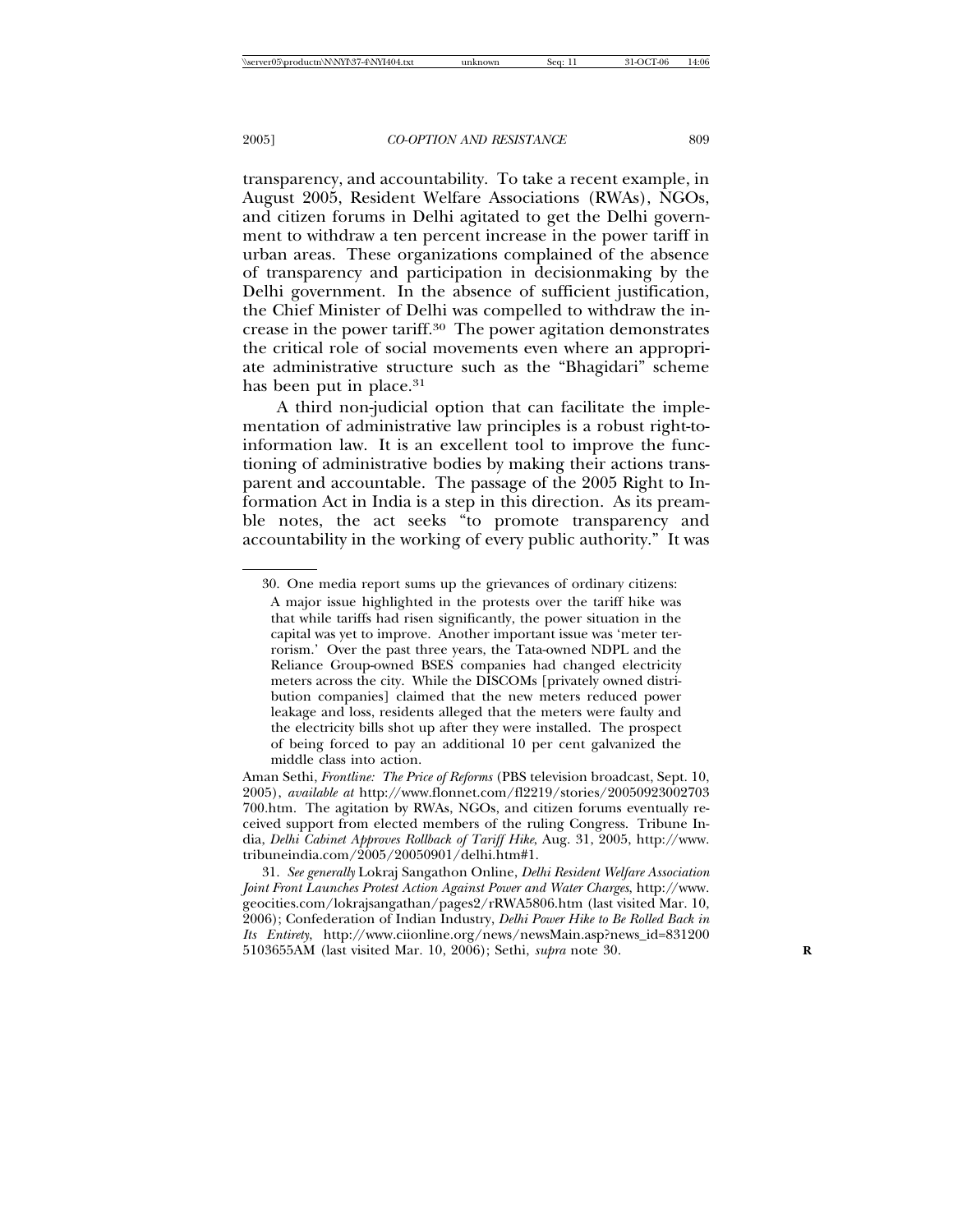enacted in the belief that "an informed citizenry and transparency of information" is vital in any democracy "to hold governments and their instrumentalities accountable to the governed." Its enactment holds out the serious hope that social movements can now access information necessary to promote social and administrative justice.

The hope is sustained by the experience of social movements with the right to information act legislated in the Indian state of Rajasthan in 2000.<sup>32</sup> The Rajasthan Right to Information Act has, among other things, been used by NGOs to check corruption in rural works. Well-known activists Aruna Roy and Nikhil Dey refer to two such incidents:

In 1998 . . . the Sarpanches [local officials] of Kukarkhada (Rajsamand district), Rawatmala and Surajpura (Ajmer district) apologized for committing fraud and publicly returned money after being confronted with incontrovertible public evidence at a public hearing. In 2001, in Janawad panchayat (Raj samand district) the information of public works expenditure painted on a panchayat wall led to the people to mobilize and protest exposing fraud and ghost works amounting Rs.70 lakh, at a public hearing. This was later substantiated by a special government investigation leading to a number of institutionalized measures of transparency and accountability. Landmark events like these, facilitated by people's use of the right to information, have had a profound impact in the whole State. Slowly but surely, corruption in public works has been curtailed.33

The Indian experience shows that the role of social movements may prove particularly critical at the global level, given the fact that judicial intervention is often not a possibility. GSMs can be alert to violation of the right to administrative

<sup>32.</sup> The text of the act is available at http://www.rajasthan.gov.in/ACTS %20AND%20RULES.SHTM (last visited Mar. 10, 2006).

<sup>33.</sup> Aruna Roy & Nikhil Dey, *Guaranteeing Action for Employment*, THE HINDU, Aug. 15, 2005; *see also* Aruna Roy & Nikhil Dey, *The Right to Information: Facilitating People's Participation and State Accountability*, http://www.10 iacc.org/download/workshops/cs54b.pdf (last visited Mar. 14, 2006); Neelabh Mishra, People's Right to Information Movement: Lessons from Rajasthan Discussion Paper Series (2003) (on file with author).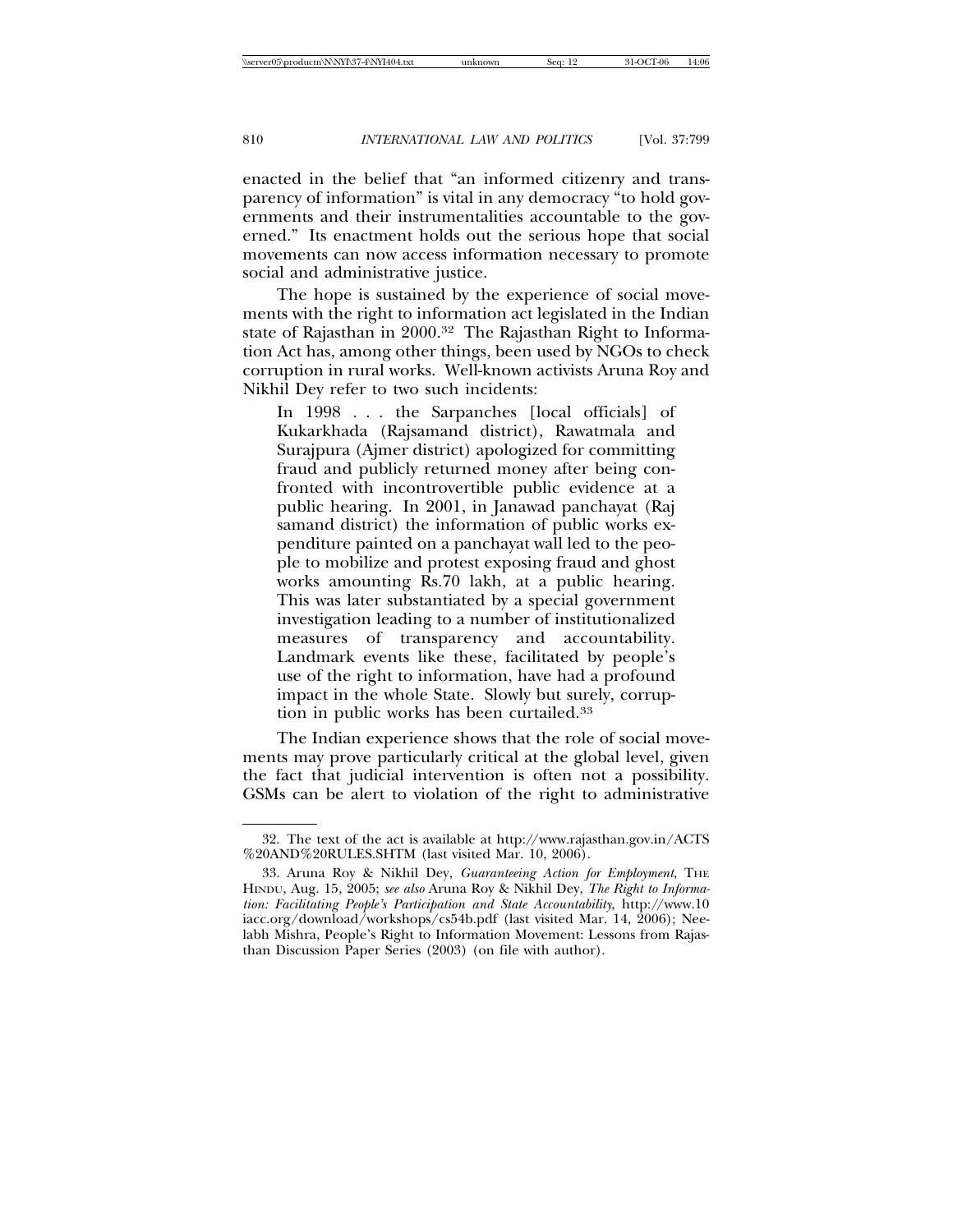justice and insist on transparency, accountability, and responsiveness in international institutions that suffer from a serious democracy deficit. GSMs, moreover, are already influential. For example, they were instrumental in the incorporation of environment-related criteria in World Bank supported projects (albeit it cannot be said that GSMs have made a substantial difference to the basic role the Bank plays in international economic relations).34 In order to be effective, GSMs need a global right-to-information convention like those at the domestic level, so as to allow NGOs and ordinary citizens access to information about the working of international administrative bodies. In playing their watchdog role, GSMs can consider forming global teams of eminent individuals and concerned NGOs to monitor administrative decisionmaking in specific institutions. Such a scheme would allow a sustained monitoring of appropriate bodies on a worldwide scale.

# IV. IMPLEMENTING GAL I: THE CASE OF THE CODEX ALIMENTARIUS COMMISSION

International bodies, like their domestic counterparts, need to adopt measures to strengthen their participatory structure, ensure transparent functioning, and enforce accountability. The need for a more participatory structure may be illustrated with reference to the workings of the Codex Alimentarius Commission (Codex).

Established in 1963 by the Food and Agriculture Organization (FAO) and the World Health Organization (WHO), Codex is the foremost international body involved in setting food safety and quality standards.<sup>35</sup> It acquired an added de-

<sup>34.</sup> The World Bank's "opening to civil society can be traced to its need to respond to its demands from funders for increased transparency and responsiveness." ROBERT O'BRIEN ET AL., CONTESTING GLOBAL GOVERNANCE: MULTILATERAL ECONOMIC INSTITUTIONS AND GLOBAL SOCIAL MOVEMENTS 218  $(2000)$ .

<sup>35.</sup> Its functions are stated in Article 1 of Statutes of the Codex Alimentarius Commission, available at http://www.fao.org/docrep/W5975E/ w5975e02.htm:

The Codex Alimentarius Commission shall . . . be responsible for making proposals to, and shall be consulted by, the Directors-General of the Food and Agriculture Organization (FAO) and the World Health Organization (WHO) on all matters pertaining to the implementation of the Joint FAO/WHO Food Standards Pro-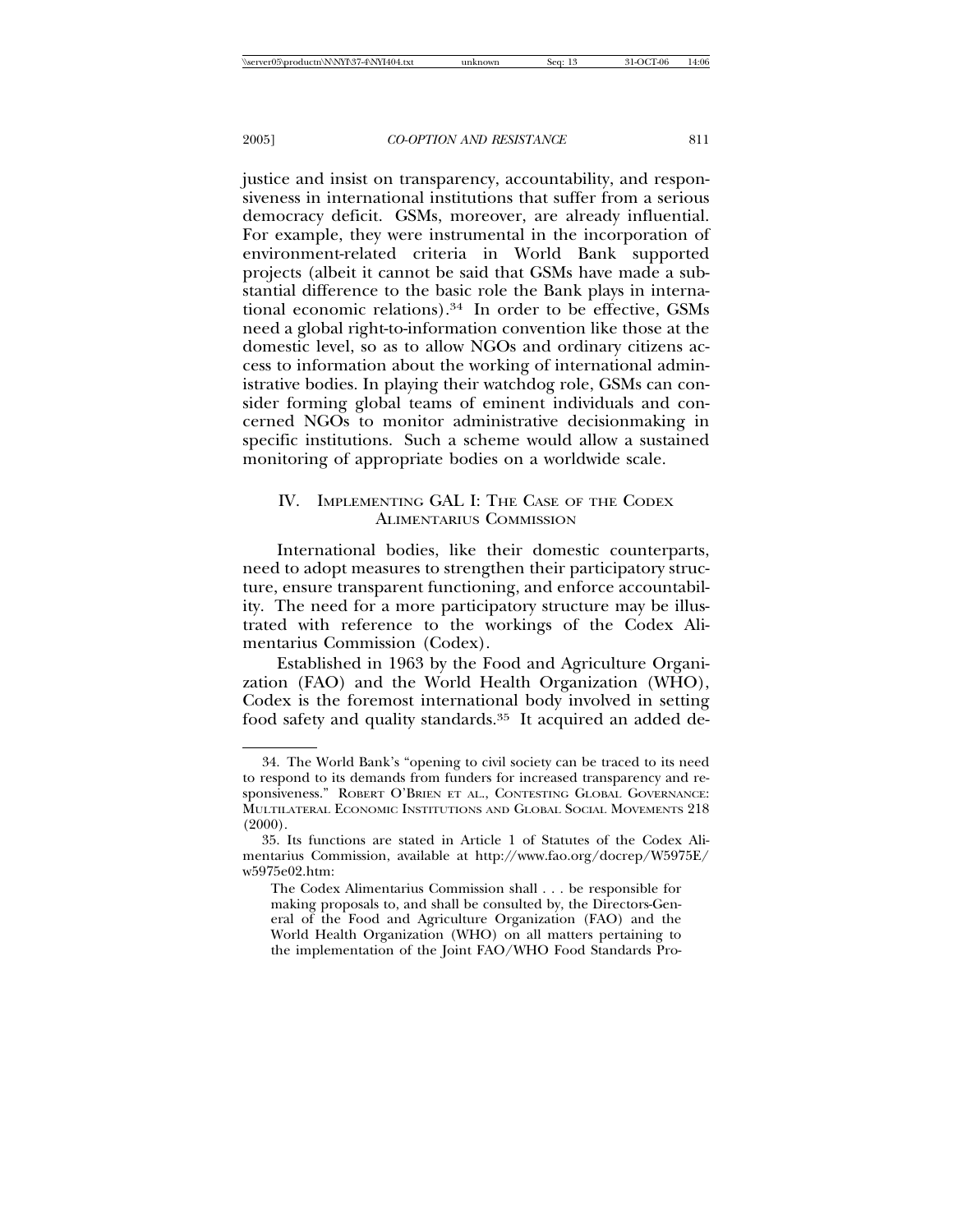gree of authority and salience after being referred to in the WTO Agreement on Sanitary and Phyto-Sanitary Measures (SPS).36 From the standpoint of developing countries "building a roster of objective, scientifically based food-safety standards" is "a potential safeguard . . . against developed nation efforts to disguise trade barriers as safety standards."37 Arriving at appropriate standards is also significant from the point of view of consumer interests and for environmental protection in both the first and third worlds.

The objectives of Codex have not been realized for a variety of reasons. First, while industry in the developed world actively participates in formulating Codex standards, "consumers, public health advocates, and environmental organizations

36. *See* Agreement on the Application of Sanitary and Phytosanitary Measures, LEGAL TEXTS-THE RESULTS OF THE URUGUAY ROUND OF MULTILAT-ERAL TRADE NEGOTIATIONS art. 3, para. 4 (1994), *available at* http://www.wto. org/English/tratop\_e/sps\_e/sps\_e.htm; Frode Veggeland and Svein Ole Borgen, *Changing the Codex: The Role of International Institutions* 15, 26 (NILF Norwegian Agricultural Economics Research Institute Working Paper No. 2002–16), *available at* http://www.ecolomics-international.org/caa\_vegge land\_borgen\_changing\_codex\_nilf\_oslo\_02.pdf. The reason is that while Codex standards "do not have the force of international law . . . the risk of ending up in trade disputes in the WTO is increased when states choose to implement measures that deviate from Codex standards and principles." *Id.* at 15.

gramme, the purpose of which is: (a) protecting the health of the consumers and ensuring fair practices in the food trade; (b) promoting coordination of all food standards work undertaken by international governmental and non governmental organizations; (c) determining priorities and initiating and guiding the preparation of draft standards through and with the aid of appropriate organizations; (d) finalizing standards elaborated under (c) above and, after acceptance by governments, publishing them in a Codex Alimentarius either as regional or world wide standards, together with international standards already finalized by other bodies under (b) above, wherever this is practicable; (e) amending published standards, after appropriate survey in the light of developments.

<sup>37.</sup> James Steinberg & Michael Mazarr, *Developing Country Participation in Transnational Decision-making: Lessons for IT Governance* (2003), http://www. markle.org/downloadable\_assets/lessons\_it\_governance.pdf*.* Codex "follows an eight step procedure for the elaboration of its standards, guidelines and other texts which provides time and opportunity to all interested members/organizations to interact on the draft stage and to have their comments heard before a new standard is adopted by the Commission." MINISTRY OF HEALTH & WELFARE, CODEX INDIA, ABOUT CODEX, http://codexindia.nic.in/ upecs.htm (last visited Mar. 14, 2006).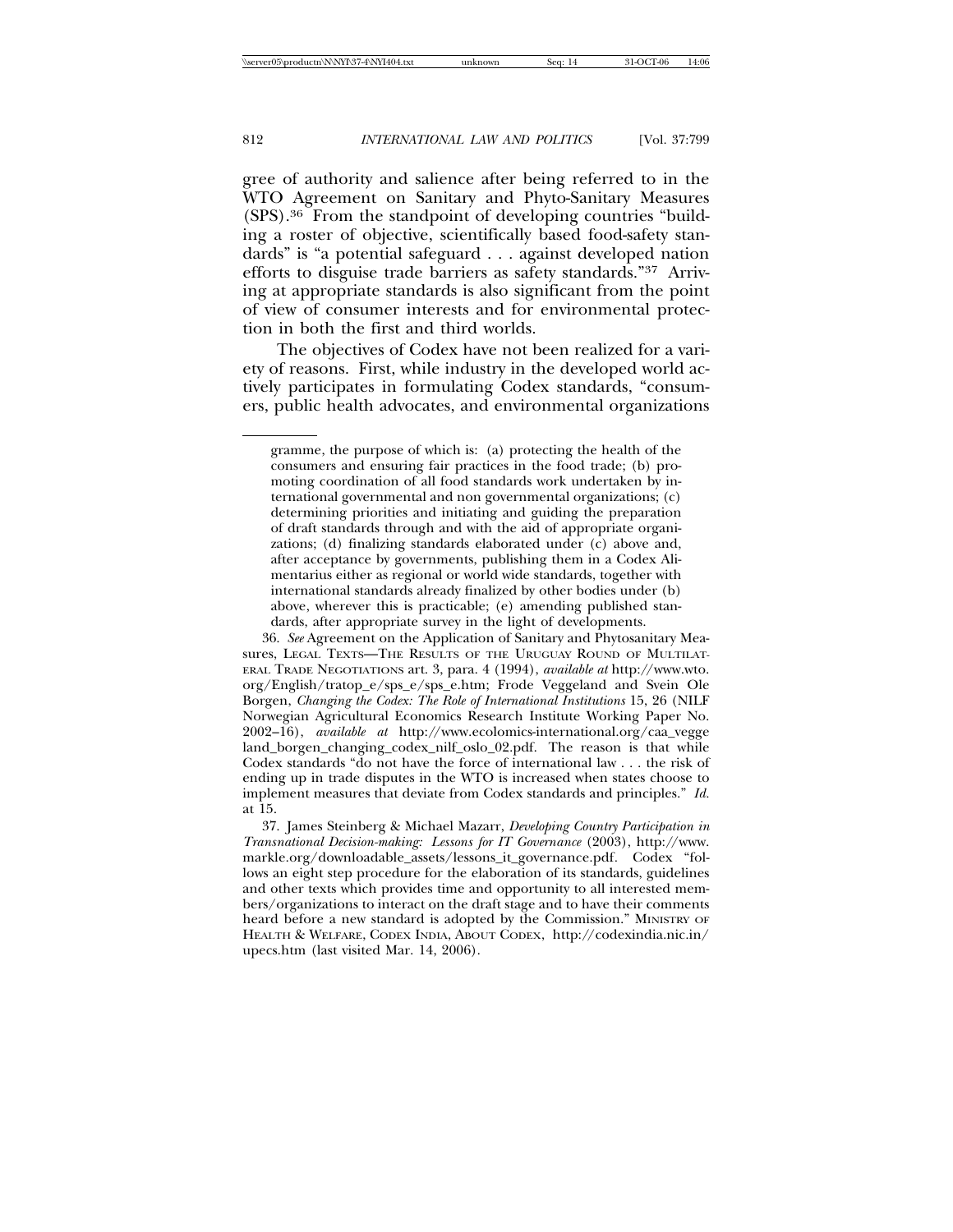have been relative latecomers, and still comprise a very minor voice."38 Although in recent years "some consumer and environmental organizations have attended Codex meetings and have sought to make Codex more open and participatory," such representation has "remained sporadic and Codex has not yet significantly reformed its processes to ensure more meaningful public participation."39 This is especially true for consumer and environmental groups in developing countries, since they are poorly organized and lack the resources and expertise for effective intervention. While some third world states (for instance, India, Republic of Korea, Thailand, Malaysia, and Sri Lanka) are taking steps to consult consumer organizations at the national level, the precise extent of this consultation and participation is not known.40 This situation is to be contrasted with the fact that transnational corporations play an extensive and important role in framing standards. The strong role of such corporations led some delegations and observers to the Twenty-Fifth Extraordinary Session of the Codex to express the view that "contributions from the private sector, and especially the food industry and related sectors, should not be accepted as [they] might unduly influence the Codex process."41

Second, the overall participation of developing countries themselves is inadequate and ineffective. Steinberg and Mazarr have cited the following reasons for the weak influence of developing countries in the Codex: (1) developing countries most often do not participate in the meetings given the inability to meet the travel and other expenses of participants;42 (2) members from developing countries have received

<sup>38.</sup> Comments of Public Citizen, Inc. Regarding FDA's Consideration of Codex Alimentarius Standards, Docket No. 97N-0218 (1997), *available at* http://www.citizen.org/litigation/briefs/HealthSafety/\_harmonize\_/articles.cfm?ID=5212.

<sup>39.</sup> Codex Alimentarius Commission, ALINORM 03/25/5, Report of the Twenty-Fifth (Extraordinary) Session para. 44 (Feb. 13-15 2003) [hereinafter ALINORM 03/25/5], *available at* http://www.codexalimentarius.net/down load/report/607/alx3\_05e.pdf.

<sup>40.</sup> Codex Alimentarius Commission, ALINORM 05/28/15, Report of Fourteenth Session of the FAO/WHO Coordinating Committee for Asia paras. 95-101 (July 4-9, 2005) [hereinafter ALINORM 05/28/15], *available at* http://www.codexalimentarius.net/download/report/622/al28\_15e.pdf.

<sup>41.</sup> ALINORM 03/25/5, *supra* note 39, para. 44. **R**

<sup>42.</sup> Steinberg and Mazarr, *supra* note 37, at 6. **R**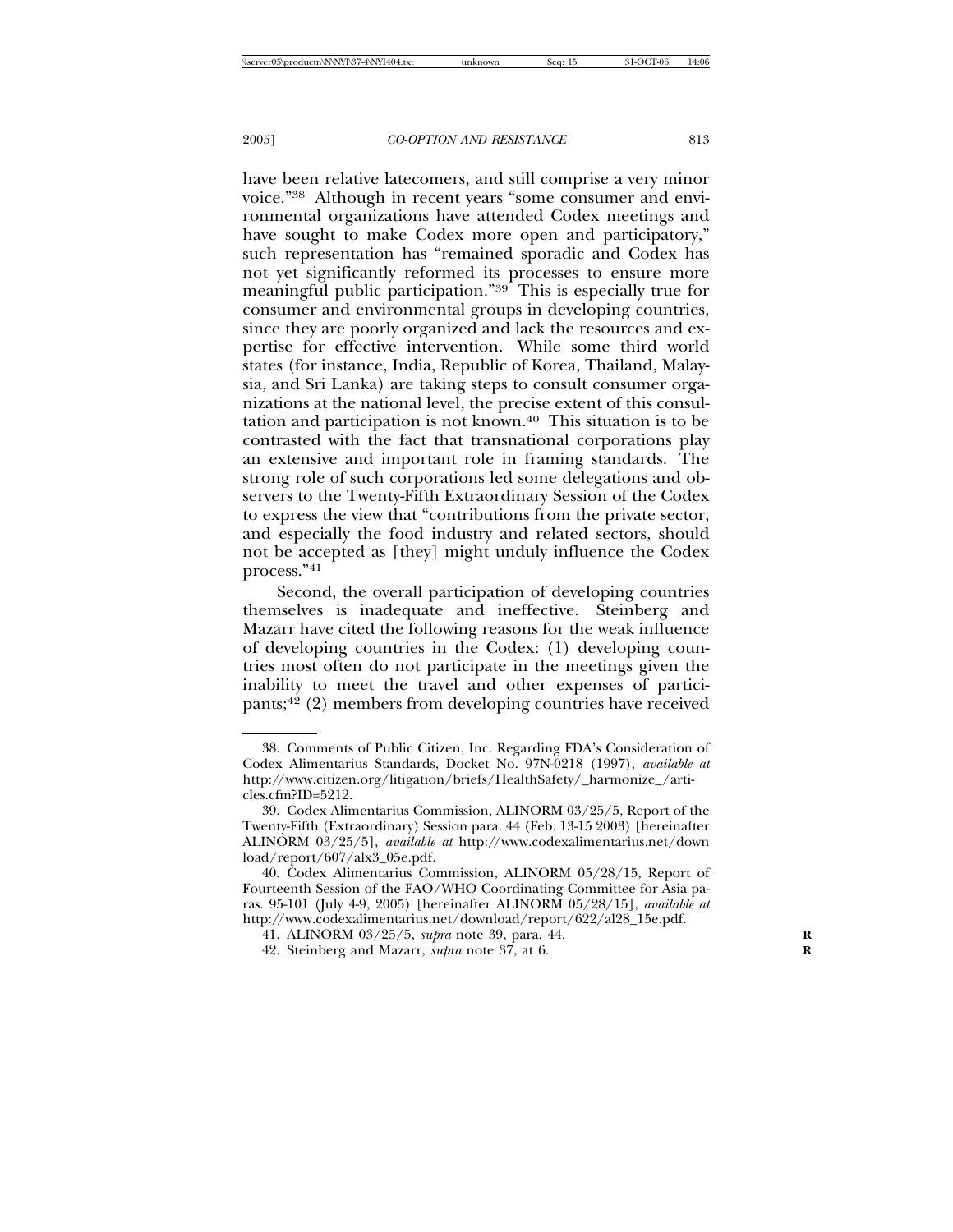little support from their governments; $43$  (3) developing countries have held few leadership positions in the primary committees;<sup>44</sup> and (4) the complexities involved in "tracking implementation requirements."45

A Codex Trust Fund to finance the greater participation of developing countries was launched and became operational on March 1, 2004.46 How well has the Trust Fund worked in practice? According to the official report of the administrator of the Trust Fund, it "meets a real need":

The Trust Fund has already funded 37 countries: 40% are least developed countries, and 19% participated for the first time in Codex activities. By the end of 2004, it is expected that around 90 countries will have benefited from the support of the Trust Fund.47

45. "*Tracking implementation requirements* has proven to be difficult, partly because of the great complexity of a system in which international Codex standards sit uneasily on top of dozens of conflicting national ones. The Codex itself might demand 20 yearly committee meetings, held all over the world, each with its own highly technical information to be digested and decisions to be made." *Id.* (emphasis in original)*.*

46. For the detailed objectives of the Fund, see Codex Trust Fund, http:/ /www.who.int/foodsafety/codex/trustfund/en/index1.html (last visited Mar. 13, 2006). For a detailed statement, see FAO/WHO Cooperative Programme Multi-Donor Project, Project Document, FAO/WHO Project and Fund for Enhanced Participation in Codex (June 17, 2003), http://www. who.int/foodsafety/codex/trustfund/en/index2.html.

47. Codex Alimentarius Commission 46 CAC/27 INF.9, Report of the Administrator: FAO/WHO Project and Fund for Enhanced Participation in Codex, Agenda Item 15. paras. 4-5 (June 28-July 3, 2003), *available at* http:// www.who.int/foodsafety/codex/trustfund/en/.

<sup>43. &</sup>quot;[D]eveloping state members of Codex have often received *little meaningful support from their home countries,* in the form of technical information, financial assistance, or coalition-building efforts. The lack of effective civil society institutions supporting and/or critiquing government policy on food-safety issues is a striking gap." *Id.* (emphasis in original).

<sup>44. &</sup>quot;Developing states *hold few leadership positions.* Of the primary committees listed on the Codex Web site, only two are hosted by developing or transition economies, and these are upper-middle tier nations—Hungary and Mexico. This pattern is common to standard-setting bodies. In the related case of ISO, for example, in recent years developing countries comprised about 75 percent of membership but held only about 2 or 3 percent of the secretariat positions and committee chairs." *Id.* (emphasis in original)*.*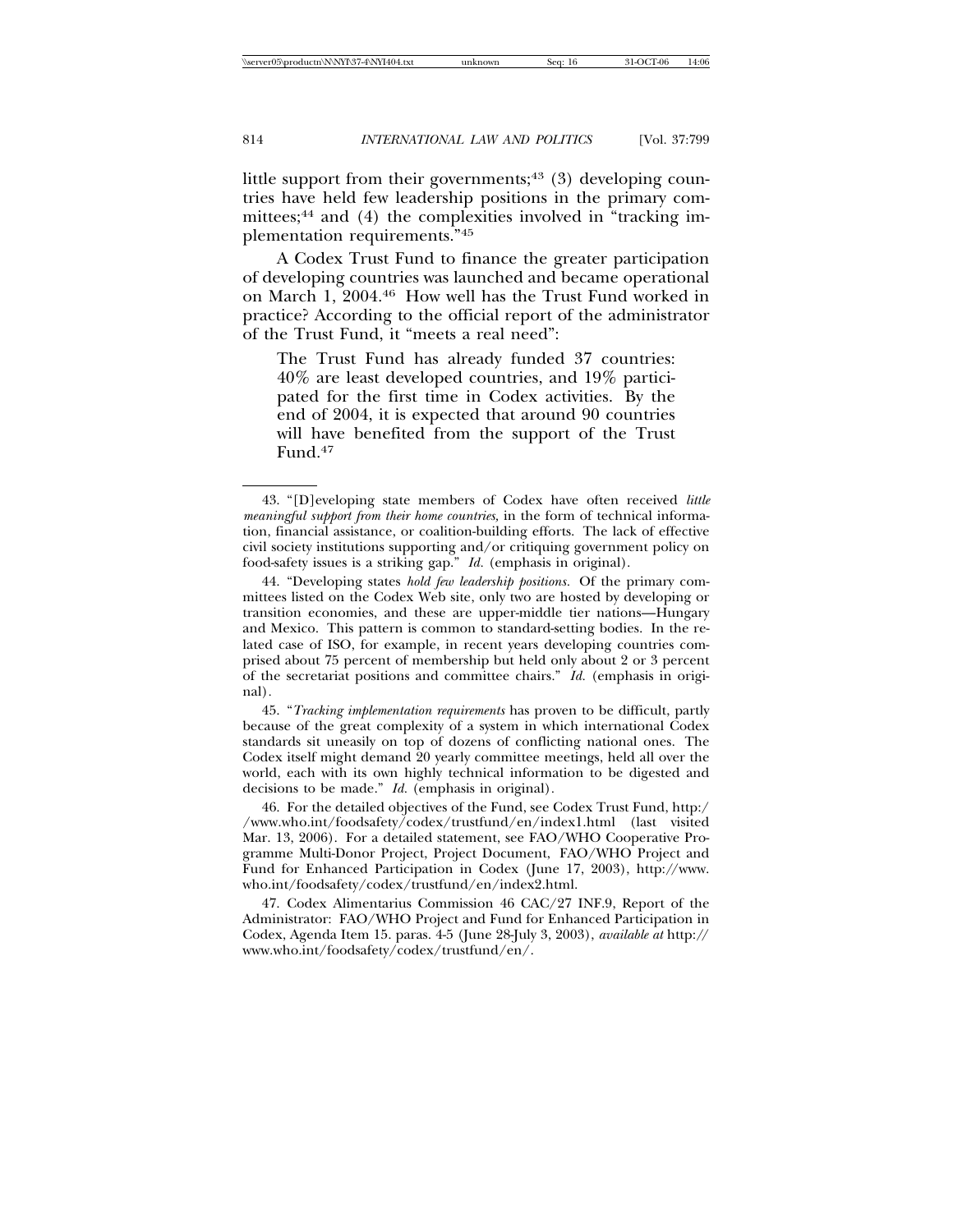While the Trust Fund is certainly a step in the right direction, it remains to be seen whether it will have enough resources to meet its objectives. India, for example, has expressed concern that the broad goals of the Trust Fund, which include the transformation of domestic practices rather than simply promoting greater participation of developing countries, may, given the Fund's meager resources, mean that the objective of promoting greater participation may suffer.48 Furthermore, the strong presence of private industry, the absence of serious expertise among developing countries and their consumer and environmental organizations, and the lack of development of national Codex committees pose a major hurdle to the effective participation of developing countries in Codex's work.

There are other obstacles in ensuring the *effective* participation of developing countries in the work of Codex. First, there is the problem of the Commission's decisionmaking process. As one report explains:

Codex can ensure its claim to global status only through full participation of developing countries as Commission members, a condition that depends on the consensus model in decision making. However, the repeated instances of chairs of committees and working groups declaring consensus when its absence is obvious threatens to erode the confidence of mem-

<sup>48.</sup> India has strongly objected to the enlargement of the "original objectives" for setting up the trust fund. It has gone on record as stating:

The main objective for which the developing countries have been requesting for [sic] setting up of a separate Trust Fund was to provide support and enhance the capacity of the developing and least developed countries to participate in the Codex work, may it be the meetings of the CAC or its Committees or the Task Forces or Working Groups for increased credibility and legitimacy of the Codex process.

Codex Alimentarius Commission 4 CX/MPH 03/4, India's Comments: Trust Fund for Participation of Developing Countries and Countries in Transition in the Work of the Codex Alimentarius Commission, Agenda Item 4 (Feb. 13-15, 2003), *available at* http://codexindia.nic.in/ipcac.htm#. On the terms of reference of the National Codex Committee, see CodexIndia*,* National Codex Committee, http://codexindia.nic.in/comm.htm (last visited Mar. 10, 2006)*.*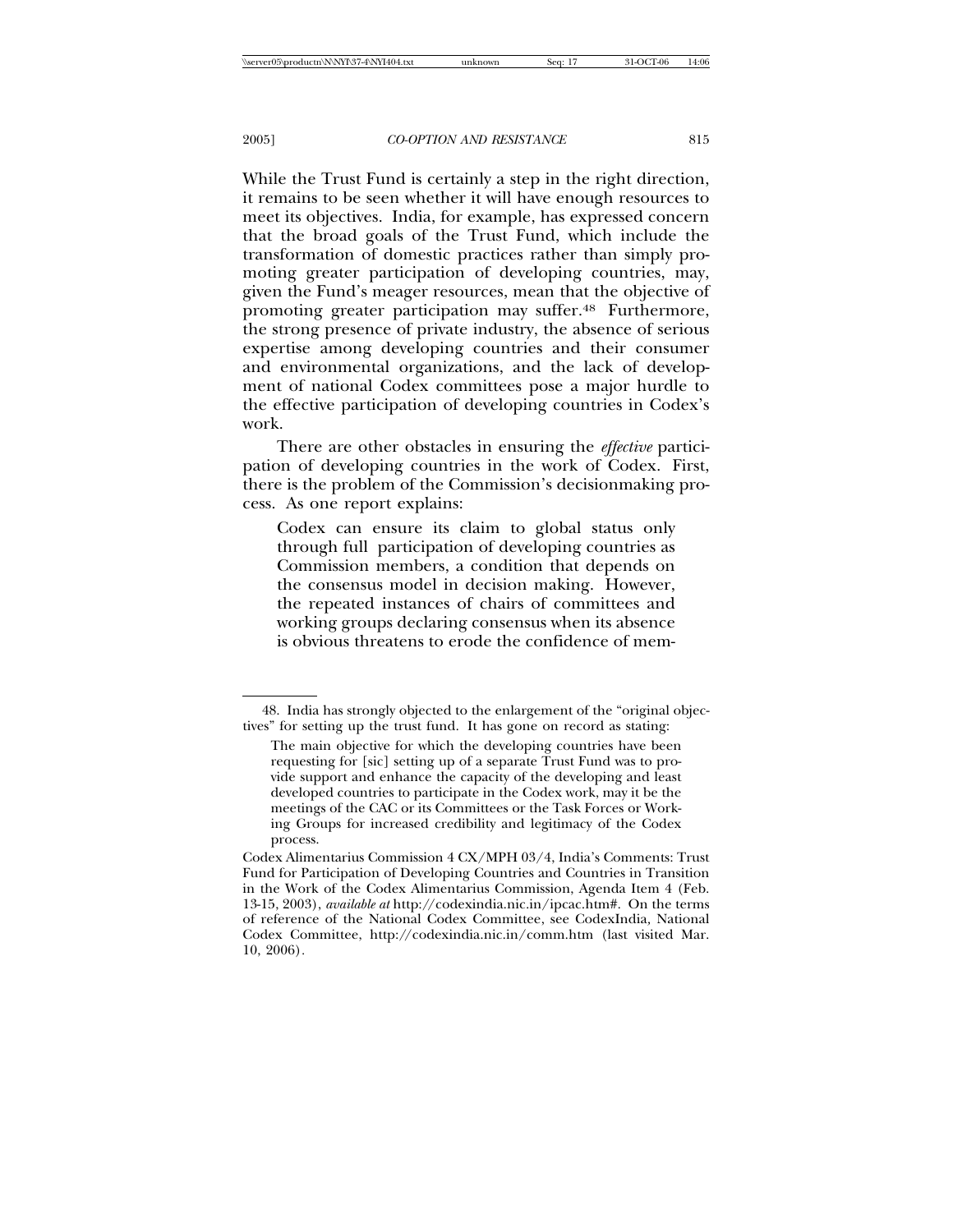ber countries as well as the public in the commitment of Codex to protecting health.49

Second, there is the related issue that:

once a standard is agreed upon, it tends to be difficult to carry out significant changes to it. This 'irreversible' nature of Codex decisions relates to the principle of consensus-based decision-making, which is well established and anchored within the Codex system . . . . Once a negotiated order is attained, dramatic and quick changes are unlikely to be initiated . . . ."50

Therefore, the participation of developing countries in future work may not bring the results they desire, such as renegotiating standards unfavorable to the interests of the developed countries and transnational corporations.

Third, developing countries will incur substantial costs to implement the WTO Agreement on SPS measures.<sup>51</sup> For example,

[A] government analysis of the compliance costs with the SPS Agreement and Codex standards for Sri Lankan cocoa and spice exports estimates that training costs alone for the country's 70,000 spice traders would be about U.S. \$1.95 million. The government has a budget of just U.S. \$24,000 for such training. Then, for the training in Codex standards to result, in theory, in greater exports and export revenues, Sri Lanka would have to acquire better storage facilities and drying and processing technology, to avoid microbial contamination.52

52. *Id.* Suppan and Leonard further note:

[T]he proposed fund to facilitate LDC participation in Codex negotiations, even if it is financed, does not address the greater developing country concern that they have not been able to implement and enforce existing Codex standards and the WTO SPS Agreement, much less implement an accelerated schedule of standards. This lack of capacity for implementing standards is a subset of the

<sup>49.</sup> *Id.*

<sup>50.</sup> Vegeeland and Ole Borgen, *supra* note 36, at 16. **R**

<sup>51.</sup> STEVE SUPPAN & ROD LEONARD, COMMENTS SUBMITTED TO THE INDE-PENDENT EVALUATION OF THE CODEX ALIMENTARIUS AND OTHER FAO-WHO WORK ON FOOD STANDARDS (2003), http://www.agobservatory.org/library. cfm?refID=30278.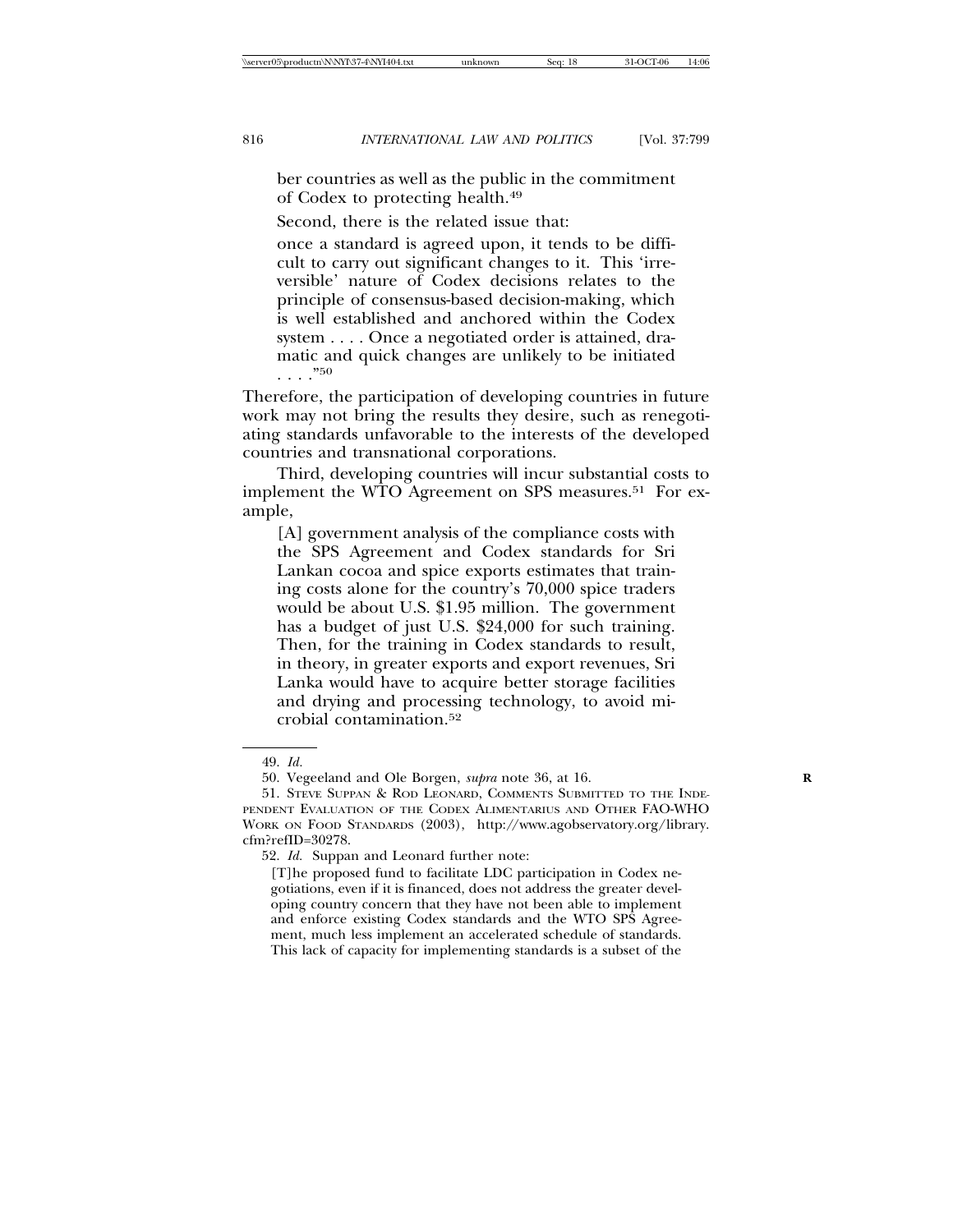Members have also drawn attention to problems relating to the ability of developing countries to meet traceability requirements given the costs of such requirements, which could potentially negatively impact trade.53 In short, the relationship of costs and benefits in relation to Codex standards still must be worked out.54

Finally, the WTO AB has held that "higher than international" standards (i.e., Codex standards) can be used by states as long as they meet the preconditions in the WTO Agreement on the Application of Sanitary and Phytosanitary Measures. The use of a higher standard is not to be viewed as an exception to the use of international standards, but rather as a right of member states; the right requires that states provide a scientific justification and commit to undertaking appropriate risk

*Id.*

greater capacity building crisis in public health that WHO is addressing through its Commission on Macroeconomics and Health. Referring to the work of the Commission, Deepak Gupta has written that developing country public health expenditure averages just U.S. \$4 per capita, so that giving food safety a priority in public health is a great political, technical and financial challenge. Dr. Gupta might have added that for many developing countries, structural adjustment demands on developing country government budgets often entail cuts to public health programs. Given such demands, perhaps only privately exported foods might meet Codex standards, with no or extremely little national public health benefit.

<sup>53.</sup> CodexIndia, Key Issues—Traceability, http://codexindia.nic.in/key trace.htm (last visited Mar. 10, 2006). "Traceability" may be defined as the "the ability to follow the movement of a food through specified stage(s) of production and processing and distribution." Int'l Ctr. for Trade & Dev., *Codex Agrees on Traceability, Stalled on Biotech Labeling* (May 10, 2004), http:// www.ictsd.org/biores/04-05-28/story2.htm. *See generally* AgroTraceability, *Affordable Traceability for the Farm Sector* (Feb. 2, 2005), http://64.233.179.104/ search?q=cache:7CjcEx8mcRkJ:www.seel-telesis.com/sumtrace.pdf+Cost+of+ Traceability+orDeveloping+Countries&hl=en&gl=in&ct=clnk&cd=9; Jean-Christophe Bureau, Sébastien Jean & Alan Matthews, *The Consequences of Agricultural Trade Liberalization for Developing Countries: Distinguishing Between Genuine Benefits and False Hopes* (Aug. 13, 2005), http:// 64.233.179.104/ search?q=Cache:YqZ2Sw8nagYJ:www.cepii.fr/anglaisgraph/workpap/pdf/ 2005/wp05-13.pdf+Cost+of+Traceability+orDeveloping+Countries&hl=en& gl=in&ct=clnk&cd=6.

<sup>54.</sup> *See* SUPPAN & LEONARD, *supra* note 51. **R**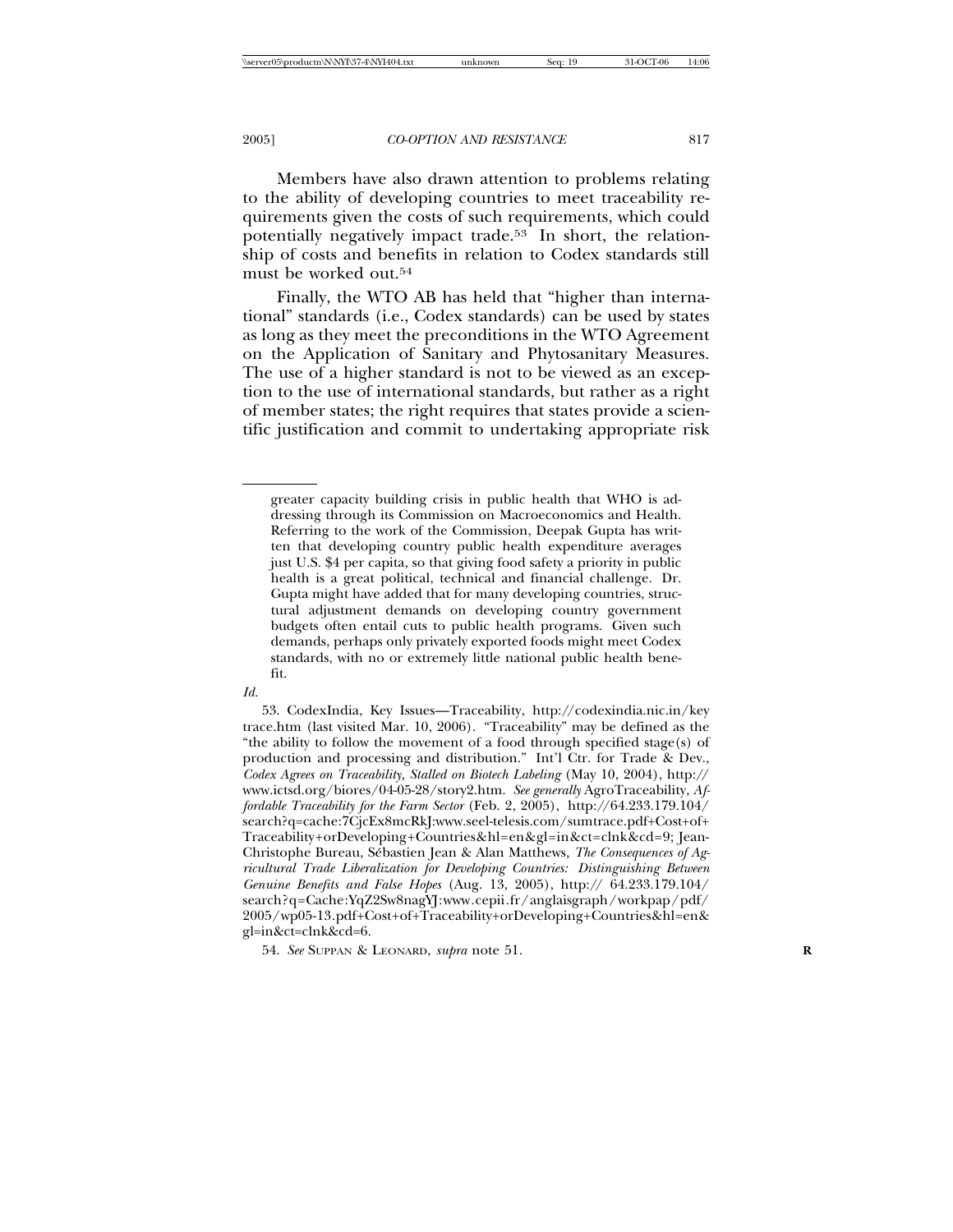assessment.55 In these circumstances, the participation of developing countries in the work of the Codex is not as significant as it is often made out to be. GAL is especially limited when the substantive law is flexible enough to accommodate the interests of powerful states.

The work of the Codex has in recent years been appraised by a FAO/WHO evaluation committee and a group of independent consultants.56 Some changes have been recommended with a view towards improving its work and ensuring greater participation of developing countries in the mission of Codex. However, what is necessary in light of the above analysis is a more extensive review of how developing countries, their consumer and environmental organizations, and ordinary citizens can effectively participate in the work of Codex.

In sum, GAL can be a limited tool of resistance and change so far as Codex is concerned. It can ensure that the formulation of Codex standards includes the concerns of developing countries, their consumer and environmental organizations, and ordinary citizens. At the same time, however, this improvement is unlikely under current circumstances, given the broad goals of the Codex Trust Fund, the inadequate expertise of the consumer and environmental organizations in the developing world, the mechanics of the working procedures, and the "irreversible" nature of the standards. More significantly, the ambiguities in the SPS text mean that the potential gains to developing countries from implementing first principles of administrative law to Codex may be negated through interpretations of the substantive law. The lessons drawn from this case study emphasize once again the limitations of a narrow and formalistic definition of GAL.

<sup>55.</sup> Appellate Body Report, European Communities—Measures Concerning Meat and Meat Products ¶ 104, WT/DS26/AB/R, WT/DS48/AB/R (Jan. 16, 1998) (adopted Feb. 13 1998).

<sup>56.</sup> For a brief statement on the evaluation of Codex by FAO and WHO, see Codexalimentarius.net, Evaluation of Codex, http://www.codexalimentarius.net/web/evaluation\_en.jsp (last visited Mar. 11, 2006). For the report of the independent committee, see Joint FAO/WHO Food Standards Programme, Report of the Executive Committee of the Codex Alimentarius Commission: Review of Codex Committee Structure and Mandates of Codex Committees and Task Forces, CX/EXEC 05/55/2 Part III (Feb. 9-11, 2005).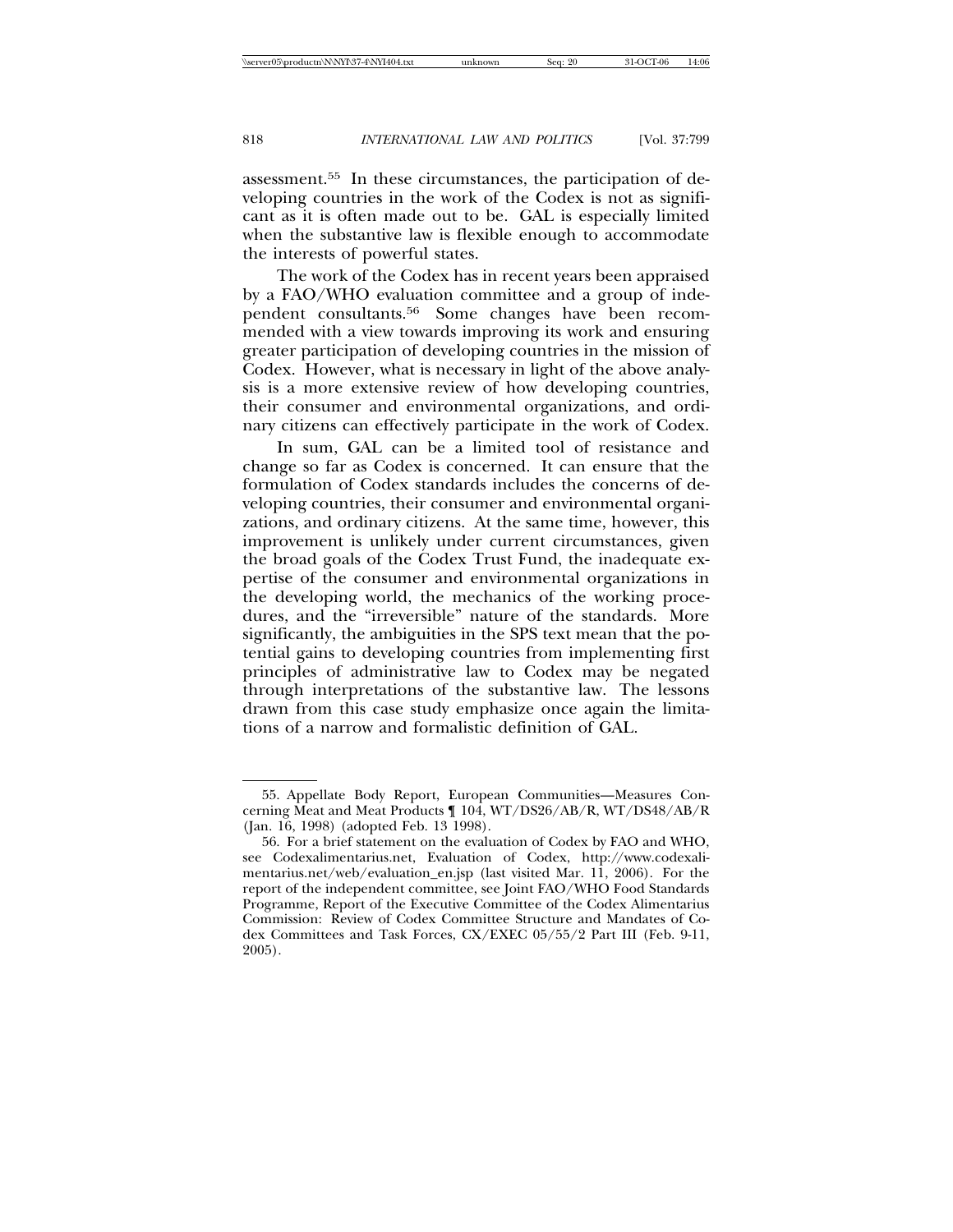# V. IMPLEMENTING GAL II: UNHCR AND REFUGEE STATUS DETERMINATION

I turn now to an area of international agency administrative decisionmaking that has received relatively little attention.57 The UNHCR carries out refugee status determinations (RSD) with grave implications for the life and liberty of individuals.58 The numbers of refugees affected by RSD procedures has grown steadily in recent years:

The number of individual RSD applications received by UNHCR offices worldwide nearly doubled from 1997 to 2001. UNHCR performed RSD in at least 60 countries in 2001, nearly all in the developing world, and received approximately 66,000 individual refugee claims, more than the United States, five times more than Australia, and about as many as Austria, Belgium, Denmark, Greece and Spain combined. UNHCR RSD predominantly affects urban refugee populations, and is particularly common in the Middle East.59

Today, the UNHCR is undertaking RSD under its mandate in some 80 countries (two-thirds of which are State Parties to the 1951 Refugee Convention); therefore, there is good ground to believe the numbers of RSD applications received are even larger than the above quote suggests.<sup>60</sup>

<sup>57.</sup> Michael Kagan, *The Beleaguered Gatekeeper: Protection Challenges Posed by UNHCR Refugee Status Determination*, 18 INT'L J. REFUGEE L. 1 (2006). I am indebted to Kagan for both ideas and for guidance with regard to literature in the field.

<sup>58. &</sup>quot;The stakes in refugee cases are grave; an incorrect decision can lead a person to detention, torture, execution, or other severe human rights violations. Unstructured and unreviewable credibility assessments lead to inconsistent decision-making and great risks of mistaken refusals to protect people in danger." Michael Kagan, *Is Truth in the Eye of the Beholder? Objective Credibility Assessment in Refugee Status Determination*, 17 GEO. IMMIGR. L. J. 367, 377 (2003*); see also* Mark Pallis, The Operation of UNHCR 's Accountability Mechanisms 5 (unpublished manuscript, on file with the author).

<sup>59.</sup> Backlogs of pending cases at UNHCR offices have grown as well, with more than 70,000 people waiting for UNHCR to decide their cases at the end of 2001. *See* Kagan, *supra* note 57, at 1. Pallis, *supra* note 58, at 5. **R**

<sup>60.</sup> United Nations High Commissioner on Refugees, UNHCR Global Report 2004 89, *available at* http://www.unhcr.org/cgibin/texis/vtx/template?page=publ&src=static/gr2004/gr2004toc.htm (last visited Apr.10, 2004).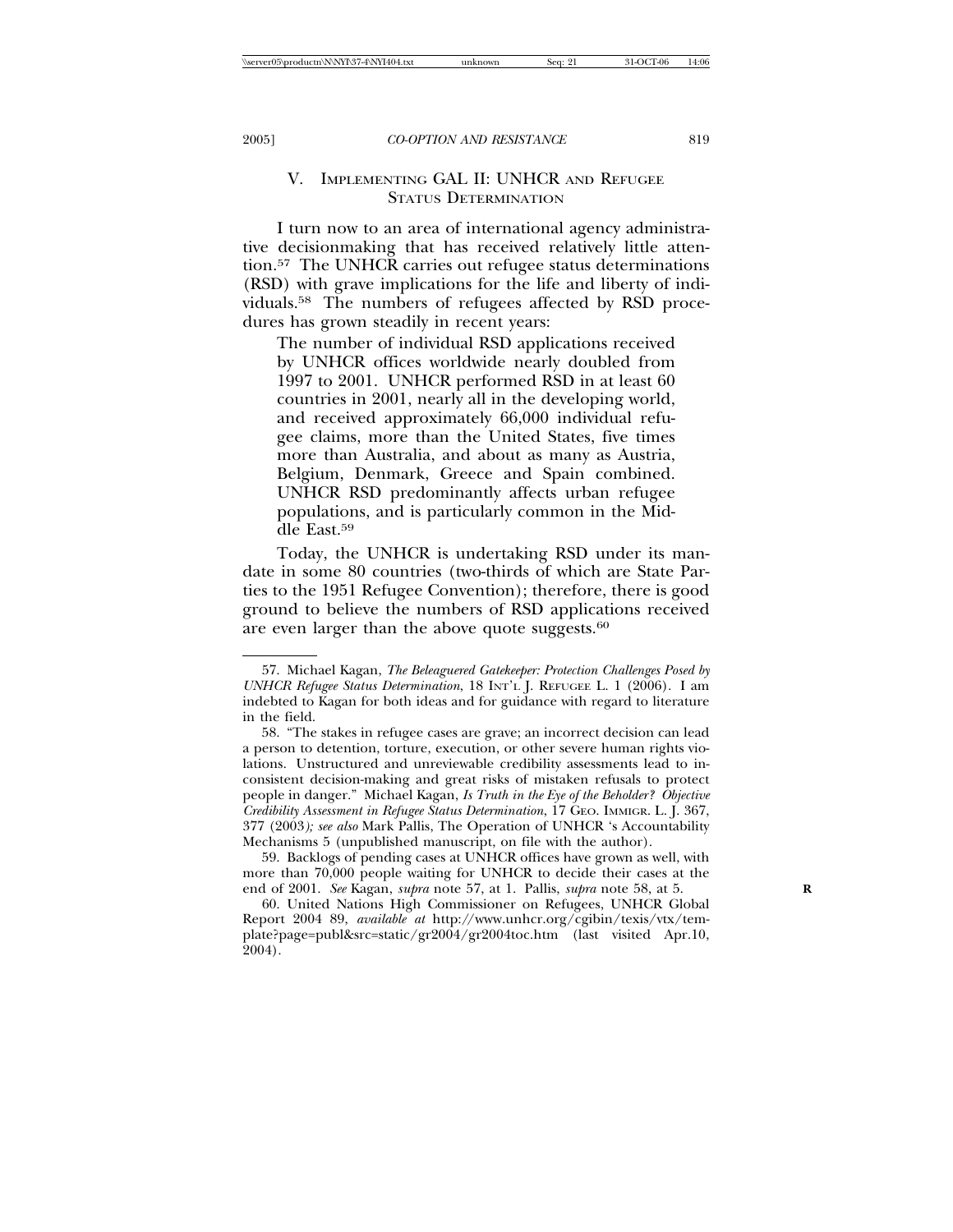Most of the RSD of the UNHCR, as has been noted, is done in third world states.61 The UNHCR steps in only when a government is "unwilling or unable to do so."62 The UNHCR may be either solely responsible for RSD, or a government may be the one making decisions, but governments often rely on UNHCR assessments of cases.63 UNHCR RSD facilitates protection for refugees in three principal ways: by promoting respect for the principle of *non-refoulement*, by helping in the promotion of durable solutions, and by identifying refugees in need of social and economic assistance.<sup>64</sup>

In the last decade, studies have pointed to lapses in the conduct of RSD by UNHCR. In a pioneering article, Michael Alexander noted the problems in the UNHCR RSD process and detailed the standards that "a fair and open" RSD process should meet to "bring itself into clear compliance with international human rights law."65 These included the need to publish and make available clear guidelines for UNHCR staff working in RSD; to provide asylum seekers clear written information in their own languages on RSD criteria used; to provide free access to independent legal advice and representation; to allow and facilitate the presence of legal representatives at all interviews and appeal hearings; to permit asylum seekers to have access to all materials or information on which

Kagan, *supra* note 57, at 3. **R**

64. *Id.* Through RSD "the U.N.'s refugee agency effectively decides among asylum-seekers who can be saved from deportation and in some cases released from detention, who can get humanitarian assistance, and often who can apply to resettle to third countries." *Id.*

65. Michael Alexander, *Refugee Status Determination Conducted by UNHCR,* 11 INT'L J. REFUGEE L. 251, 286-87 (1999). On the possible need to meet the obligations under international human rights law, see also Pallis, *supra* note 58, at 6. **R**

<sup>61.</sup> Kagan notes, for example, that

Although most of this activity has been in the geopolitical south, UNHCR has also occasionally offered its RSD services as a means of resolving refugee protection conflicts in wealthy countries. In one of the most controversial recent examples, UNHCR performed RSD in Nauru to resolve the crisis over the Australia-bound asylumseekers who were rescued at sea by the Tampa in 2001. UNHCR also offered to perform RSD to help resolve the British-French dispute over the Sangette camp near Calais in 2002, though in that case the governments did not accept.

<sup>62.</sup> *Id.*

<sup>63.</sup> *Id.*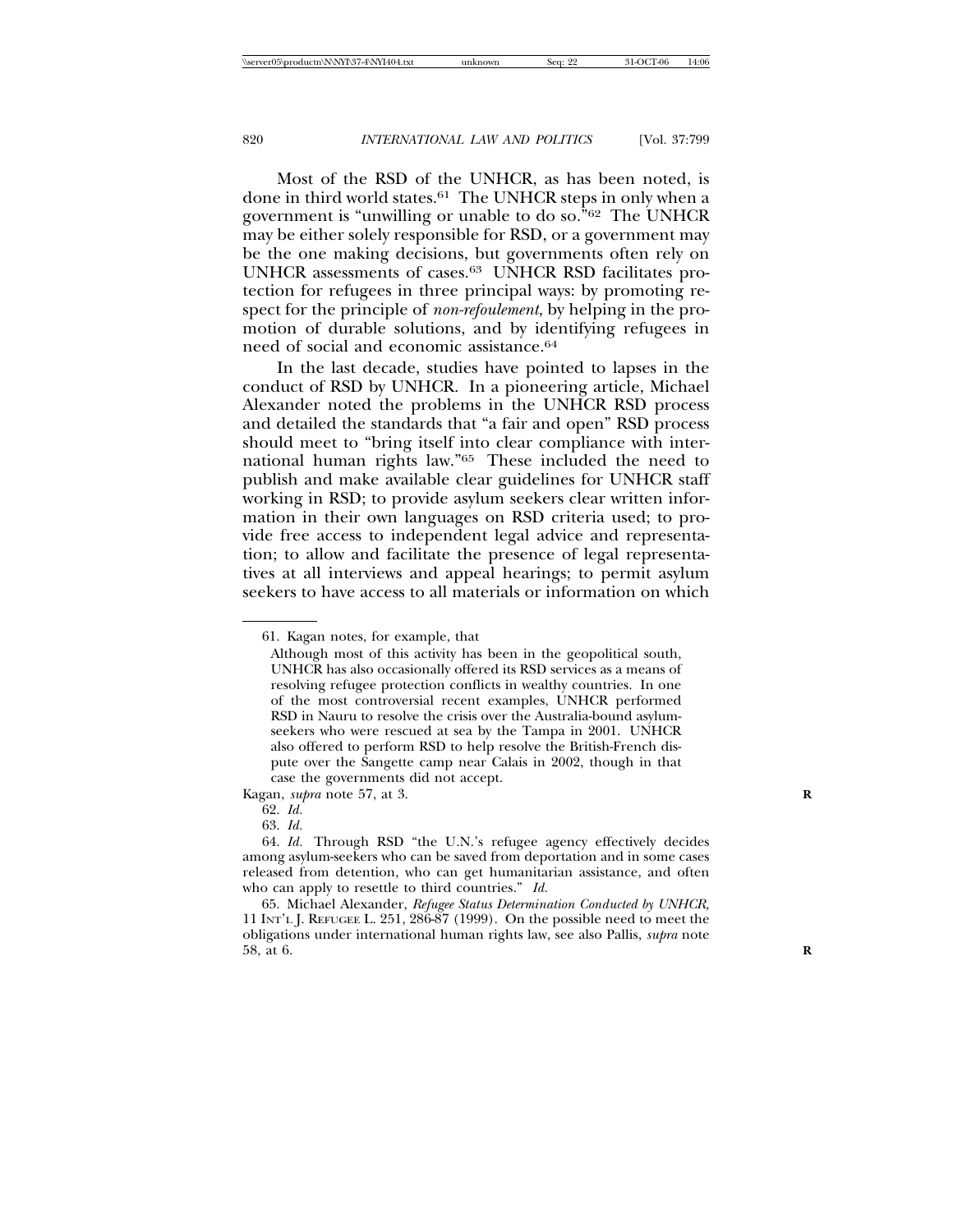decisions are based; to provide for full written decisions including reasons for any decisions, particularly where claims are rejected; and to establish an independent and impartial body to decide appeals outside the branch office structure.<sup>66</sup>

Michael Kagan has likewise suggested that "clear standards of transparency" should be established in the work of the refugee agency.67 UNHCR could, among other steps, establish "an independent UNHCR RSD Appeal Tribunal staffed by independent refugee law experts to publish rulings on selected cases emanating from field offices that raise important legal issues."68

At a more general level, over and beyond RSD activities, the UNHCR, as a provider of humanitarian assistance, needs to be accountable to its beneficiaries. Existing internal accountability mechanisms are inadequate as "they neither offer adequate sanctions nor remedies when fundamental rights of refugees and stateless persons have been directly violated by

Publish clear guidelines for field office mandating them to follow procedural standards advocated by UNHCR for states.

Publish all currently internal policies and procedures (whether local or global) concerning RSD, unless there are compelling reasons to keep a particular section internal.

Create UNHCR RSD ombudsman office, and publish an annual or biannual report assessing and detailing RSD procedures used at its various offices.

Kagan, *supra* note 57, at 24-27. **R**

68. Kagan goes on to note that:

All rejected asylum-seekers would continue to enjoy an appeal of right in local field offices. This tribunal would be a tertiary appeal level (rather than an automatic appeal) that would select cases from field offices that raise important issues. Its decisions would be binding on UNHCR offices, allowing UNHCR to develop an evolving body of jurisprudence from real cases. It would be similar to having an international refugee court, but since this tribunal would only hear appeals from U.N. offices, it would lack the political downsides implied in having a U.N. agency reviewing decisions by governments. Nevertheless, its precedents could be persuasive guidance for domestic courts hearing refugee cases.

Kagan, *supra* note 57, at 26-27. **R**

<sup>66.</sup> *Id.* On the possible need to meet the obligations under international human rights law, see also Pallis, *supra* note 60, at 6.

<sup>67.</sup> The "UNHCR can take several steps to improve the standards and transparency of its RSD work":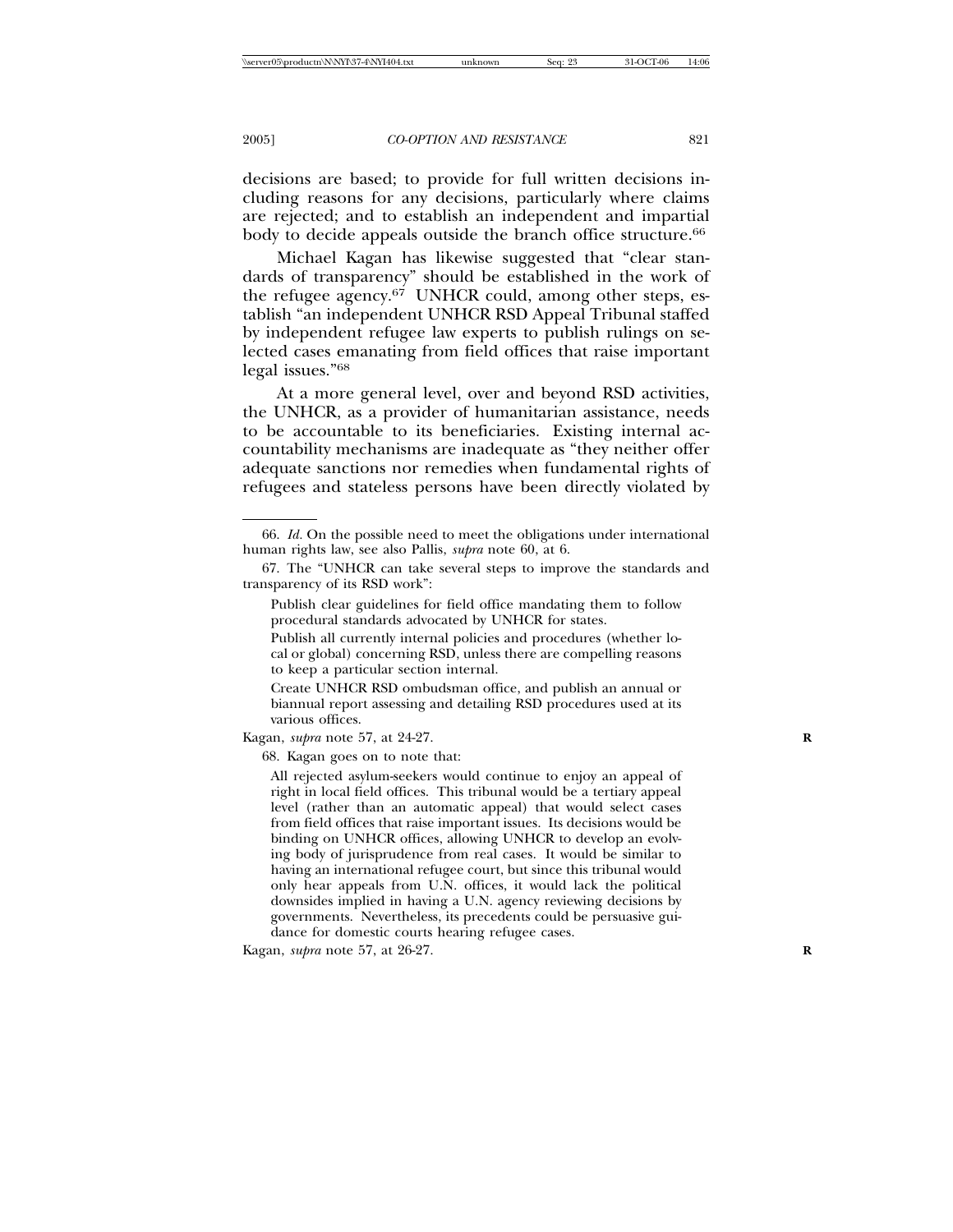an act or omission of the UNHCR."69 But UNHCR officers tend to respond like government officers and may argue that "introduction of modern administrative law principles will increase workloads, leading to increased staff requirements, and more expense."70 Another obstacle is the defensive nature of institutional culture: "the UNHCR sometimes acts as if it's above criticism and normal measures of accountability."71 On the other hand, the refugee constituency "lacks not only the leverage and the expertise but also the means and the resources."72 According to Hoi Trinh, "advocacy and media pressure" are perhaps "the only effective course of action avail-

*Id.* at 52-53. For a detailed analysis of the internal accountability mechanisms, see Pallis, *supra* note 58. **R**

70. Alexander, *supra* note 65, at 286. **R**

71. As Loescher elaborates:

The UNHCR possesses a self-contained culture that focusses largely on protecting the agency's reputation and cultivating the largesse of its patrons—the donor and host state community. The office is jealous and protective of its turf. It is extremely sensitive to external criticism and it is largely unaccountable to the populations it is mandated to protect. It also suffers from a lack of internal openness and defensiveness on the part of senior management. The UNHCR's culture of defensiveness impedes learning and innovation in the policy process. It also causes the office to make the same costly mistakes repeatedly, sometimes doing more harm than good to refugee populations.

GIL LOESCHER, THE UNHCR AND WORLD POLITICS: A PERILOUS PATH 358 (2001).

72. Trinh, *supra* note 69, at 47-48. **R**

<sup>69.</sup> Hoi Trinh, *UNHCR and Accountability: The Non-Reviewability of UNHCR Decisions*, *in* FORCED MIGRATION AND THE CONTEMPORARY WORLD: CHAL-LENGES TO THE INTERNATIONAL SYSTEM 51 (Andrzej Bolesta ed., 2003). Later Trinh adds:

<sup>[</sup>T]he concept of accountability currently underpinning UNHCR (and the UN) internal mechanisms of oversight needs to be expanded to indicate a rights based approach. Presently, administrative reports seldom result in sanctions on the officials responsible for the guilty conduct. Nor do they address the crucial question of remedies to the aggrieved parties. For anyone to take the UNHCR's claim seriously that it is accountable to the people it serves, the existing internal mechanism should and must be expanded to include a Refugee Review Tribunal set up as it has already existed in most Western countries dealing with issues of asylum and refugee protection.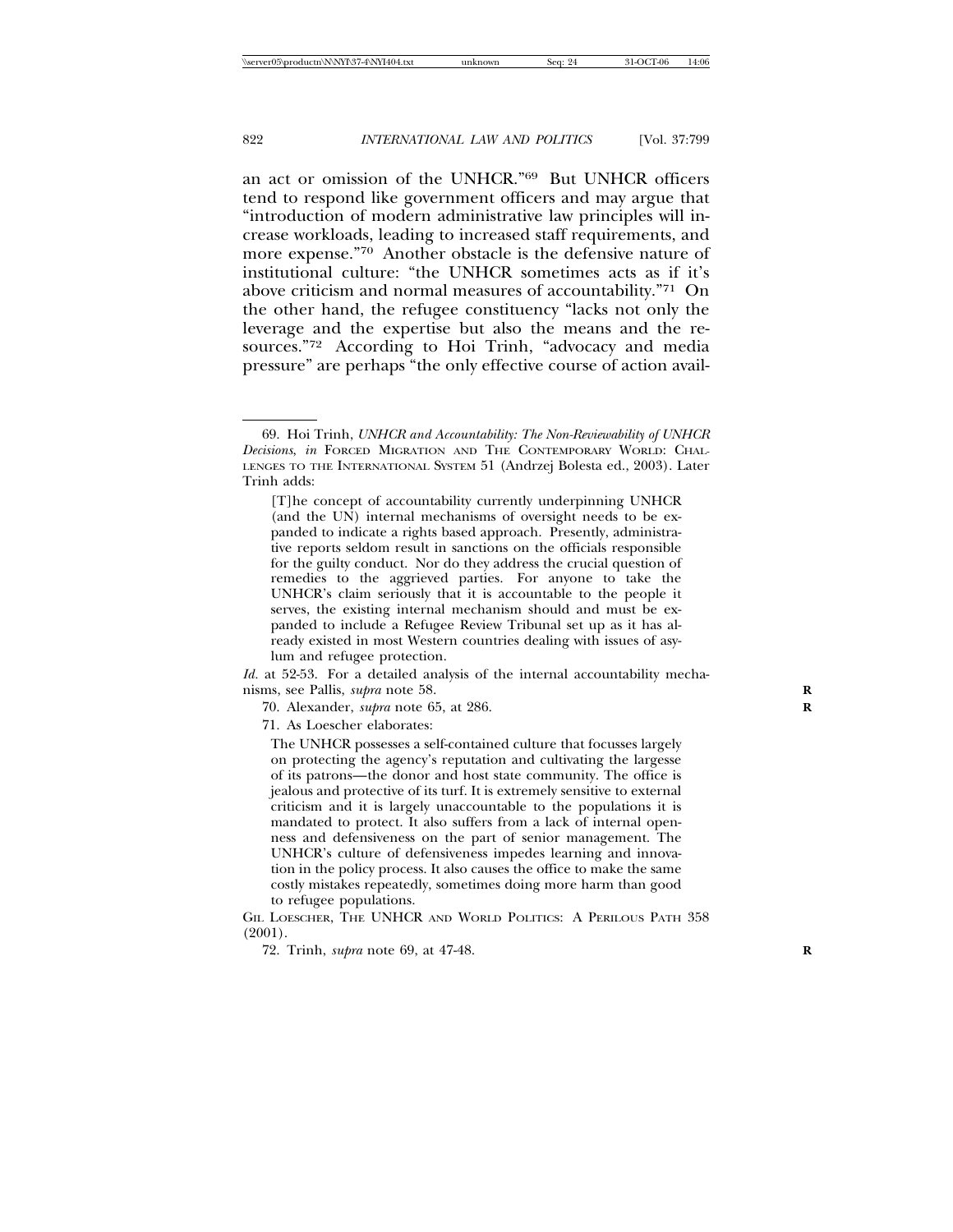able to those whose lives may be short-changed by the UNHCR."73

In this context, then, the role of NGOs becomes significant. At the 55th annual session of the UNHCR Executive Committee meeting in Geneva in October 2004, a joint statement by NGOs noted concern with the fairness of RSD practices of the UNHCR in Africa, the Middle East, and Asia. They particularly mentioned "the use of secret evidence; failure to provide reasons for rejection to unsuccessful applicants; the lack of independent appeals processes; denial of the right to legal counsel; and the use of untrained interpreters."74 The NGOs also called on the UNHCR to initiate public consultations on the new draft refugee status determination procedures.75 In a separate joint statement about UNHCR's evaluation and inspection program, NGOs called for an independent assessment of UNHCR's RSD work and suggested that such an evaluation "be carried out by a team that includes in-

UNHCR should provide all asylum seekers with written information in their own language on: i) the legal standards to be applied; ii) a realistic indicative timetable for each stage of the determination process; and iii) when applicable, detailed reasons for rejection. For purposes of accountability, both the asylum seeker and the officer conducting the interview should sign this written information indicating that it was transmitted and UNHCR should post a notice board indicating by case number as made known to each asylum seeker (individual identities should not be disclosed) the progress of processing for each asylum seeker's file. If confidentiality concerns still prevent being able to post individualized tracking systems aligned with each asylum seekers' case number, then at least a generalized tracking system should be posted, indicating the progress of all files submitted on a given day. UNHCR offices should have adequate personnel and resources so that status determinations are fair and efficient, keeping in mind the particular difficulties and needs of applicants.

HUMAN RIGHTS WATCH, HIDDEN IN PLAIN VIEW: REFUGEES LIVING WITHOUT PROTECTION IN NAIROBI AND KAMPALA 11-12 (2002).

75. *Id.*

<sup>73.</sup> *Id.* at 45.

<sup>74.</sup> NGO Submission, International Protection, Agenda Item 6 (i), 55th Sess. of the UNHCR, Executive Committee of the High Comm'rs Programme 2 (Oct. 4-8 2004) [hereinafter NGO Submission, International Protection], *available at* http://www.reahamba.nl/documents/FINAL\_NGO statement\_EXCOM\_protection.pdf. A study done by Human Rights Watch that, among other things, looked at UNHCR RSD in Nairobi made the following recommendations: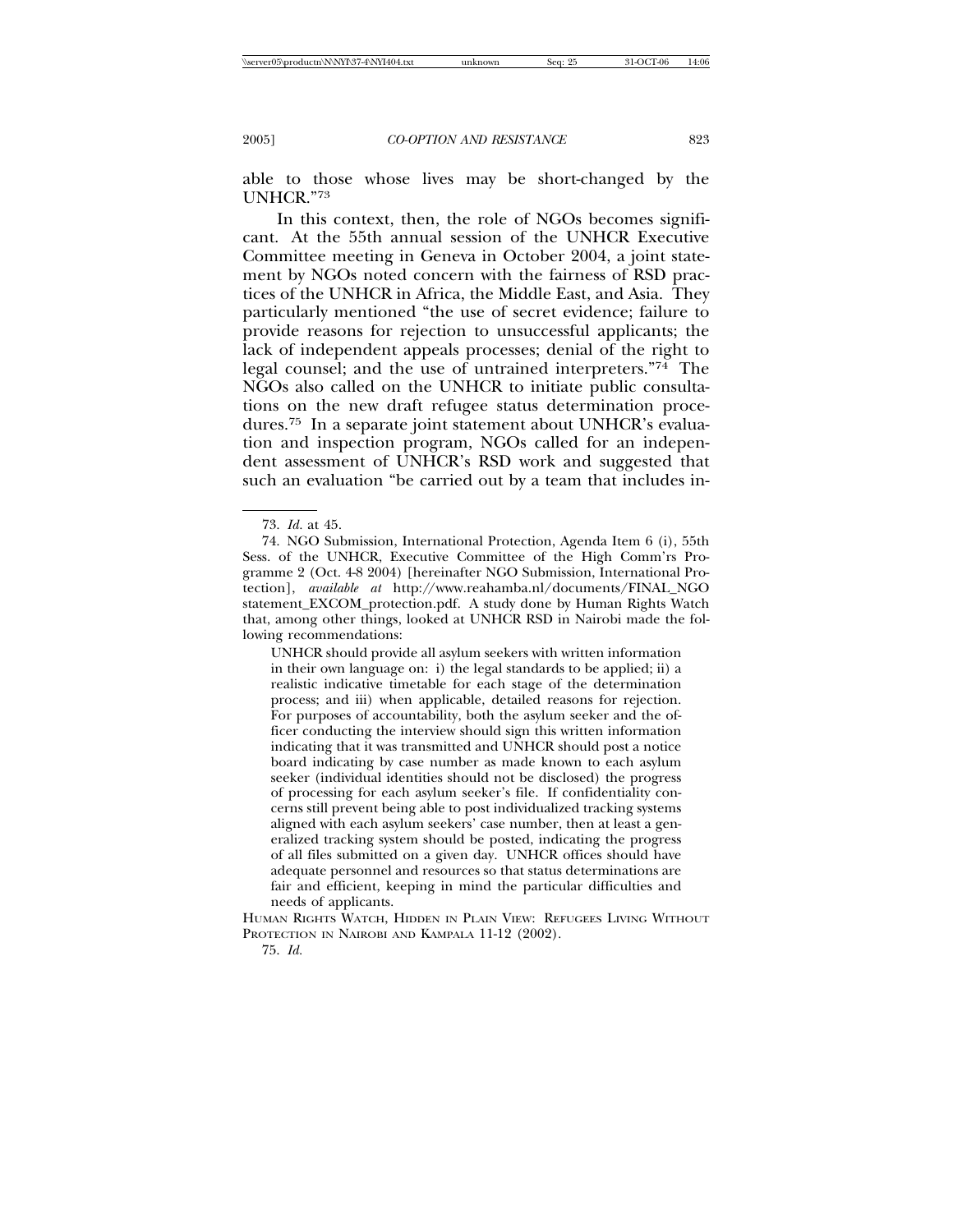ternational human rights lawyers, international and national NGOs working on refugee issues, academics, and legal aid practitioners."76 The evaluation would "recommend rightsbased RSD procedures to be followed consistently by all field protection officers with a mechanism to ensure their implementation."77

Faced with academic and NGO criticism, the UNHCR announced a commitment to improve its RSD activities.78 In 2003-2004 it indicated that it was drafting a new handbook governing its RSD work.79 Furthermore, the UNHCR's Department of International Protection (DIP) worked to make RSD procedures more effective.80

79. In October 2003, UNHCR's Director of International Protection, Erika Feller, told the UNHCR Executive Committee:

This autumn, the Department will issue a procedural standards directive for refugee status determination under UNHCR's mandate. The purpose of the latter is to promote greater harmonization in UNHCR's RSD procedures and to improve standards of due process, integrity and oversight.

On October 7, 2004, Feller told the Executive Committee: DIP [Department of International Protection] has also increased its operational support to the field on RSD-related matters, even while it is assessing the results of the field testing of the Procedural Standards for RSD Under UNHCR's Mandate, which were issued at the end of last year and distributed for initial implementation among Field Offices. We are also undertaking a concerted analysis of the role of RSD in UNHCR's global protection strategies, with a view to seeing where we should be strengthening our efforts, as well as where RSD might not be the correct response.

*Id.*

80. The RSD Project aims at improving the quality, integrity, and efficiency of RSD procedures worldwide by providing advice on procedural issues, developing appropriate standard operating procedures in RSD operations, coordinating the implementation of these procedural standards, and evaluating UNHCR's RSD operations. *Id.* The project also assists in designing and delivering RSD training to UNHCR staff. Seventeen international consultants and twelve United Nations Volunteers (UNVs) were deployed through this project to assist UNHCR field offices and governments in nineteen countries to undertake RSD. *Id.* The deployees assisted in reducing backlogs of asylum applications. Some 6,000 cases were processed, comprising over 14,000 applicants. *Id.* They helped to develop and implement RSD procedures and in training UNHCR and NGO staff. *Id.* The varied

<sup>76.</sup> NGO Submission, International Protection, *supra* note 74, at 2. **R** 77. *Id.*

<sup>78.</sup> RSDwatch.org, UNHCR-RSD Reform, http://www.rsdwatch.org/index\_files/Page441.htm (last visited Mar. 5, 2006).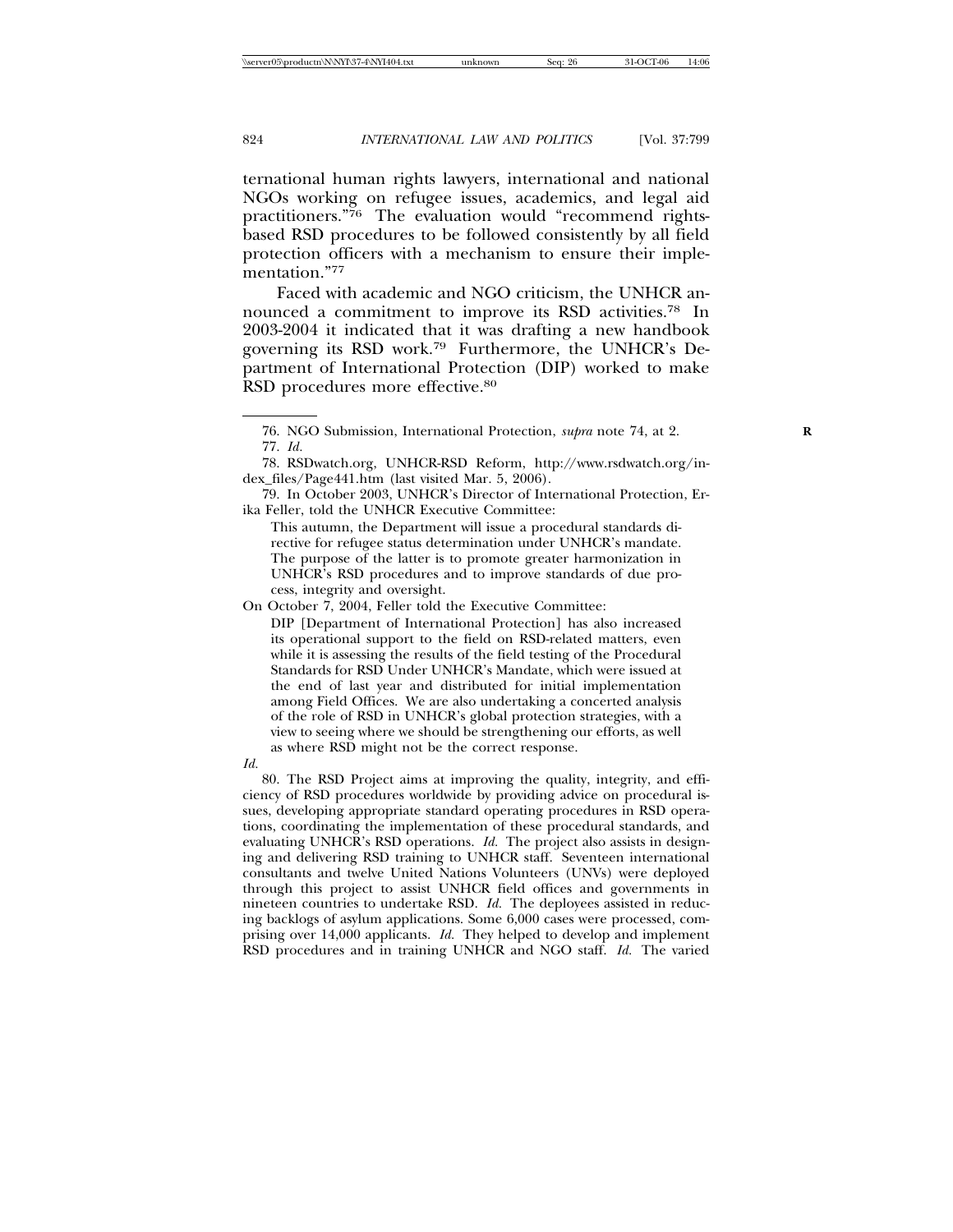A RSD Unit was also established within the Protection Capacity Section of DIP in order to enhance UNHCR's capacity in RSD operations. In particular, the RSD Unit is providing advice to field offices on procedural as well as substantial issues pertaining to RSD, facilitating the development of appropriate standard operating procedures in RSD operations, coordinating the design and delivery of comprehensive training to staff who are performing RSD, evaluating UNHCR RSD operations, and participating in oversight/investigation missions in significant RSD operations.<sup>81</sup>

In September 2005, the UNHCR finally published the Procedural Standards for Refugee Status Determination Under UNHCR's Mandate.82 The NGO community called the document "an important step forward" since it had "for the first time published comprehensive guidelines" and recognized "the importance of legal aid, greater transparency and the need to provide reasons for rejections."83 NGOs were, however, dismayed by the lack of adequate progress on two key issues: the use of secret evidence and the creation of an independent appeals system.84 The argument that the UNHCR does not have sufficient resources to set up an independent appeals system has been met with criticism. It has been pointed out that "there is no provision in human rights law to compromise on due process just because a government lacks

operational environments in which UNHCR undertakes RSD make the "RSD Procedural Standards," issued in December 2003, a challenge to implement. Support and implementation missions in 2004 assisted in evaluating the impact and level of implementation of the standards. This process will expand to include NGOs and governments in 2005 with a view to the promulgation of standards externally while simultaneously ensuring that they are effectively implemented internally within UNHCR. UNHCR Global Report 2004, *supra* note 60, at 89. **R**

<sup>81.</sup> UNHCR, Protecting Refugees, http://www.unhcr.org/cgi-bin/texis/ vtx/protect?id=3d3d26004 (last visited Apr. 24, 2006).

<sup>82.</sup> UNHCR, Procedural Standards for Refugee Status Determination Under UNHCR's Mandate, http://www.unhcr.org/cgi-bin/texis/vtx/publ/ opendoc.pdf?tbl=PUBL&id=4317223c9 (last visited Apr. 24, 2006).

<sup>83.</sup> *See* Int'l Council of Voluntary Agencies, NGO Statement on International Protection, http://www.icva.ch/cgi-bin/browse.pl?doc=doc00001470 (last visited Mar. 14, 2006); *see also* RSDwatch.org, *NGOs React to New UNHCR Procedural Standards*, http://www.rsdwatch.org/index\_files/Page3962.htm (last visited Mar. 14, 2006).

<sup>84.</sup> *Id.*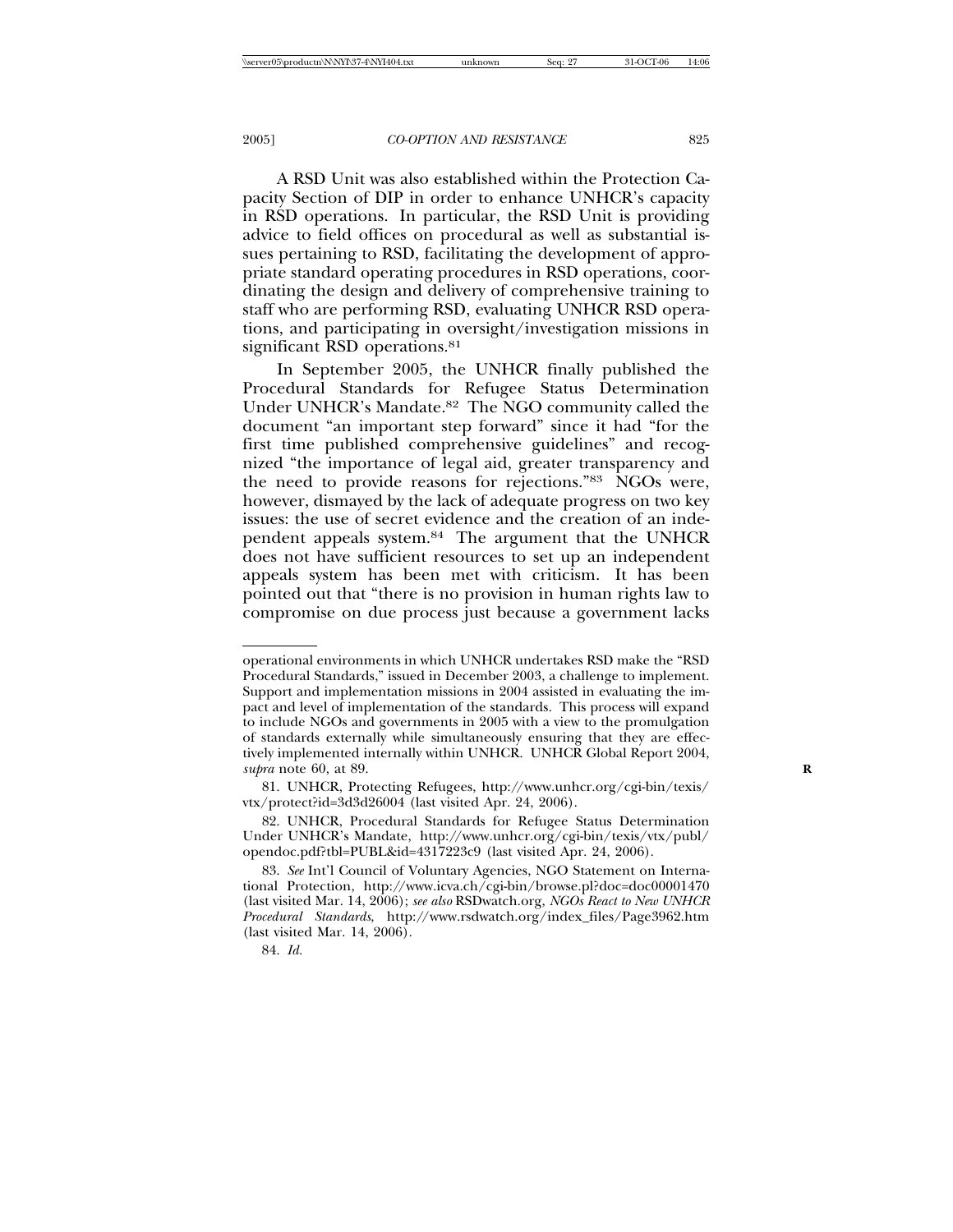resources."85 Therefore, if the UNHCR accepts this justification, it could set a "dangerous precedent" for governments in Africa, Asia, the Middle East, and Latin America.86

In sum, GAL holds promise when it comes to the RSD activities of the UNHCR. It could help save the life and liberty of hundreds of asylum seekers. Of course, the principles of transparency and accountability also need to be built into UNHCR's humanitarian assistance activities. What is required in these regards is an open institutional culture. I have argued elsewhere, relying on the work of Jurgen Habermas, that the international refugee regime can only be reformed through a process of dialogue.87 The dialogue has to take place not only between the UNHCR and NGOs, or between UNHCR and the refugee community, but also *within* the UNHCR. In short, such a process must replace a defensive institutional culture that is unable to respond to legitimate criticisms. If the UNHCR does not enter the dialogue process voluntarily, it must be compelled to do so through the collective action of the NGO community in alliance with progressive academics.

# VI. CONCLUSION

The emergence and development of GAL should be welcomed by practitioners and academics alike. It draws attention to a range of rules adopted and decisions made, by international bodies and non-state organizations that affect the rights of private actors—often without adhering to the basic principles and procedures of administrative law. However, from a third world perspective, GAL has a limited role in injecting the elements of democracy, equity, and justice into international law and international institutions. Indeed, GAL can be co-opted by powerful states to their advantage. While this is no reason for neglecting the development of GAL, it is important to understand the limits of this expanding phenomenon. GAL can, in other words, only act as *a very limited tool of resistance and change.* Even for this to happen, certain conditions must be present.

<sup>85.</sup> RSDwatch.org, *On the Tough Issues, UNHCR Pleads Incapacity*, http:// www.rsdwatch.org/index\_files/Page3752.htm (last visited Mar. 14, 2006).

<sup>86.</sup> *Id.*

<sup>87.</sup> B.S. Chimni, *The Reform of the International Refugee Regime: A Dialogic Approach*, 14 J. REFUGEE STUDIES 151 (2001).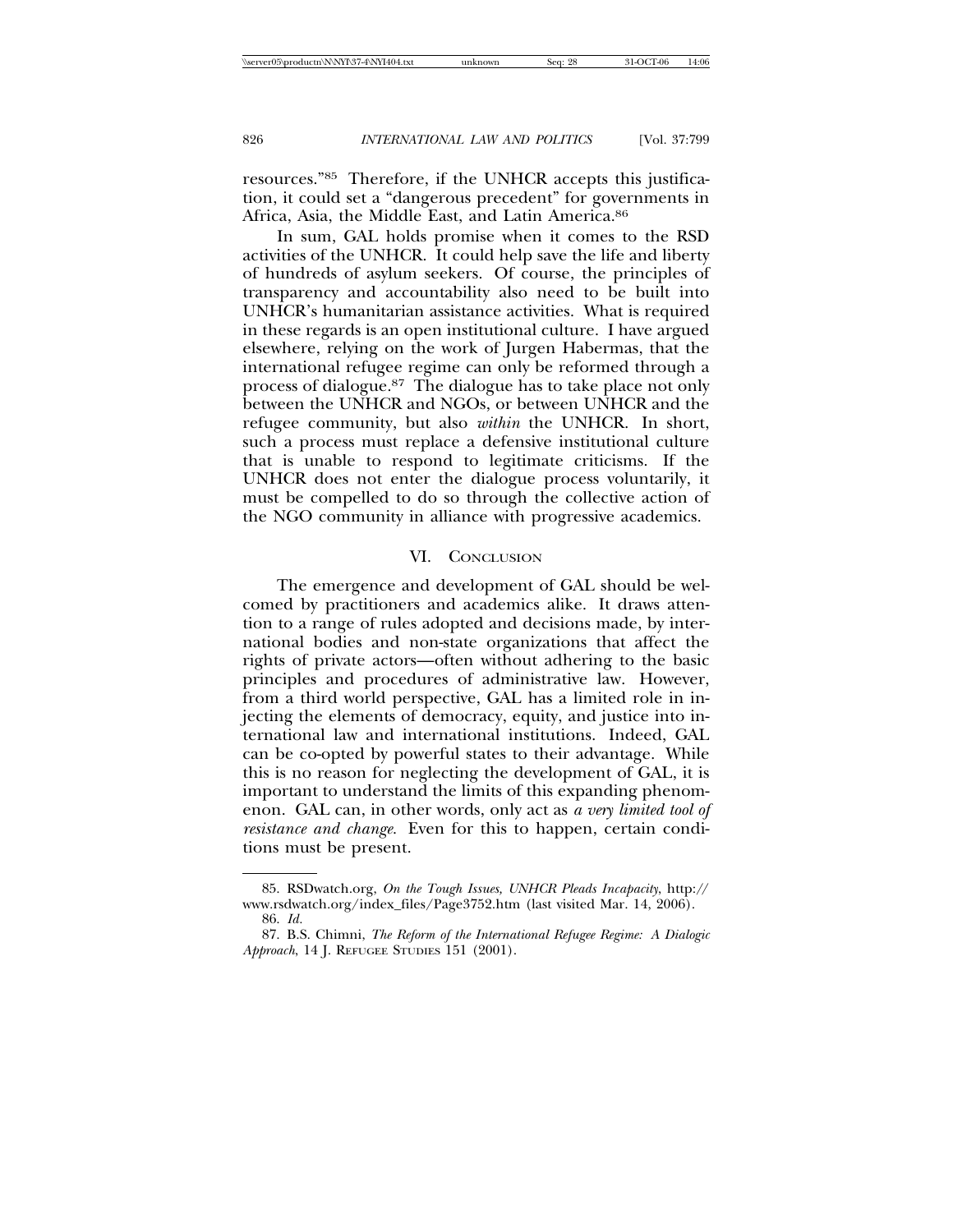Some of the conditions that will facilitate GAL to act as an instrument of resistance and change are: (1) the administrative bodies that make up the GAL phenomenon must adopt a progressive substantive international law regime; (2) the relevant substantive international law regime must have a strong human rights dimension; (3) sufficient resources and technical assistance must be made available to developing states and concerned NGOs if they are to effectively participate in administrative rule and decisionmaking; (4) a global right-to-information convention should be adopted, allowing ordinary citizens and NGOs access to information about the workings of international administrative bodies; (5) if possible, global teams of experts, eminent individuals, and NGOs should be formed to monitor administrative decisionmaking in particular areas; (6) an open institutional culture must prevail within concerned international agencies so that dialogue between stakeholders is institutionalized; and, finally, (7) GSMs and/or NGOs should be active in taking up the cause of those affected by administrative rules and decisionmaking.